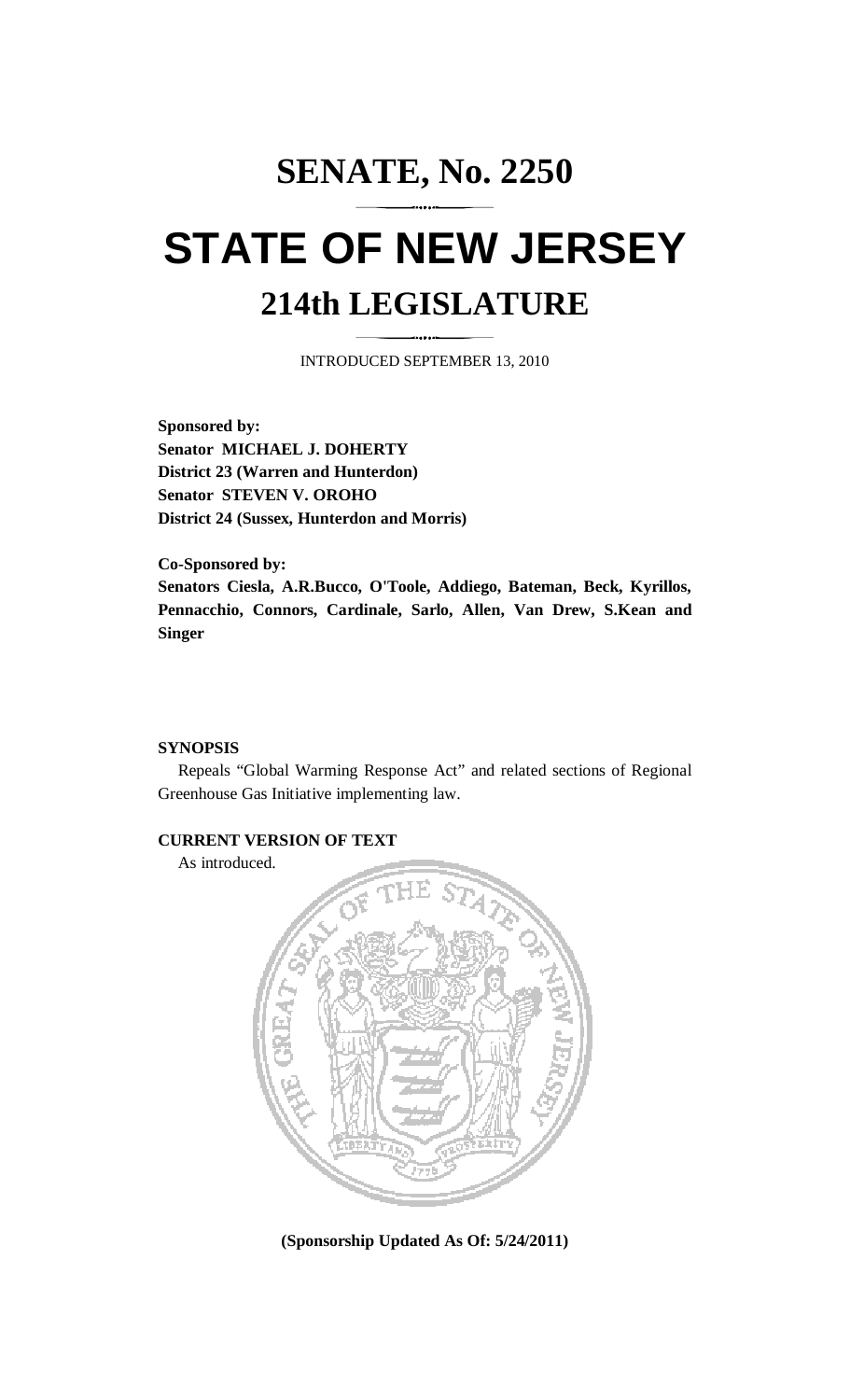```
2
```
1 **AN ACT** repealing the "Global Warming Response Act," P.L.2007, 2 c.112, repealing various sections of P.L.2007, c.340, and 3 amending various sections of the statutory law. 4 5 **BE IT ENACTED** *by the Senate and General Assembly of the State*  6 *of New Jersey:* 7 8 1. The "Global Warming Response Act," P.L.2007, c.112, 9 (C.26:2C-37 et al.) is repealed. 10 11 2. Sections 1 through 11, and sections 14 and 15 of P.L.2007, 12 c.340 (C.26:2C-45 through C.26:2C-55, and C.26:2C-56 through 13 C.26:2C-57) are repealed. 14 15 3. (New section) All of the unencumbered moneys in the 16 "Global Warming Solutions Fund," established pursuant to section 17 6 of P.L.2007, c.340 (C.26:2C-50), are hereby transferred to the 18 General Fund to be made available for general appropriations 19 purposes. 20 21 4. Section 5 of P.L.2009, c.256 (C.13:1L-33) is amended to 22 read as follows: 23 5. a. There is established in the General Fund a special 24 nonlapsing fund, to be known as the "Forest Stewardship Incentive 25 Fund." Moneys in the fund shall be dedicated to: 26 (1) providing grants to persons for the purpose of developing 27 and implementing a forest stewardship plan pursuant to section 3 of 28 P.L.2009, c.256 (C.13:1L-31); 29 (2) paying the costs of the department to develop, implement, 30 and administer the provisions of P.L.2009, c.256 (C.13:1L-29 et 31 al.); and 32 (3) providing for the stewardship and management of State 33 forests. 34 b. The fund shall be credited with: 35 (1) [the amount allocated for programs that enhance the 36 stewardship and restoration of the State's forests pursuant to section stewardship and restoration of the State's forests pursuant to section 37 7 of P.L.2007, c.340 (C.26:2C-51) from the "Global Warming 38 Solutions Fund," established pursuant to section 6 of P.L.2007, 39 c.340 (C.26:2C-50); 40 (2) any [other] moneys as may be appropriated to the fund by the Legislature or otherwise provided to the fund: and the Legislature or otherwise provided to the fund; and 42  $[(3)]$  (2) any return on the investment of moneys deposited in 43 the fund. the fund.

**Matter underlined thus is new matter.** 

**EXPLANATION – Matter enclosed in bold-faced brackets** [**thus**] **in the above bill is not enacted and is intended to be omitted in the law.**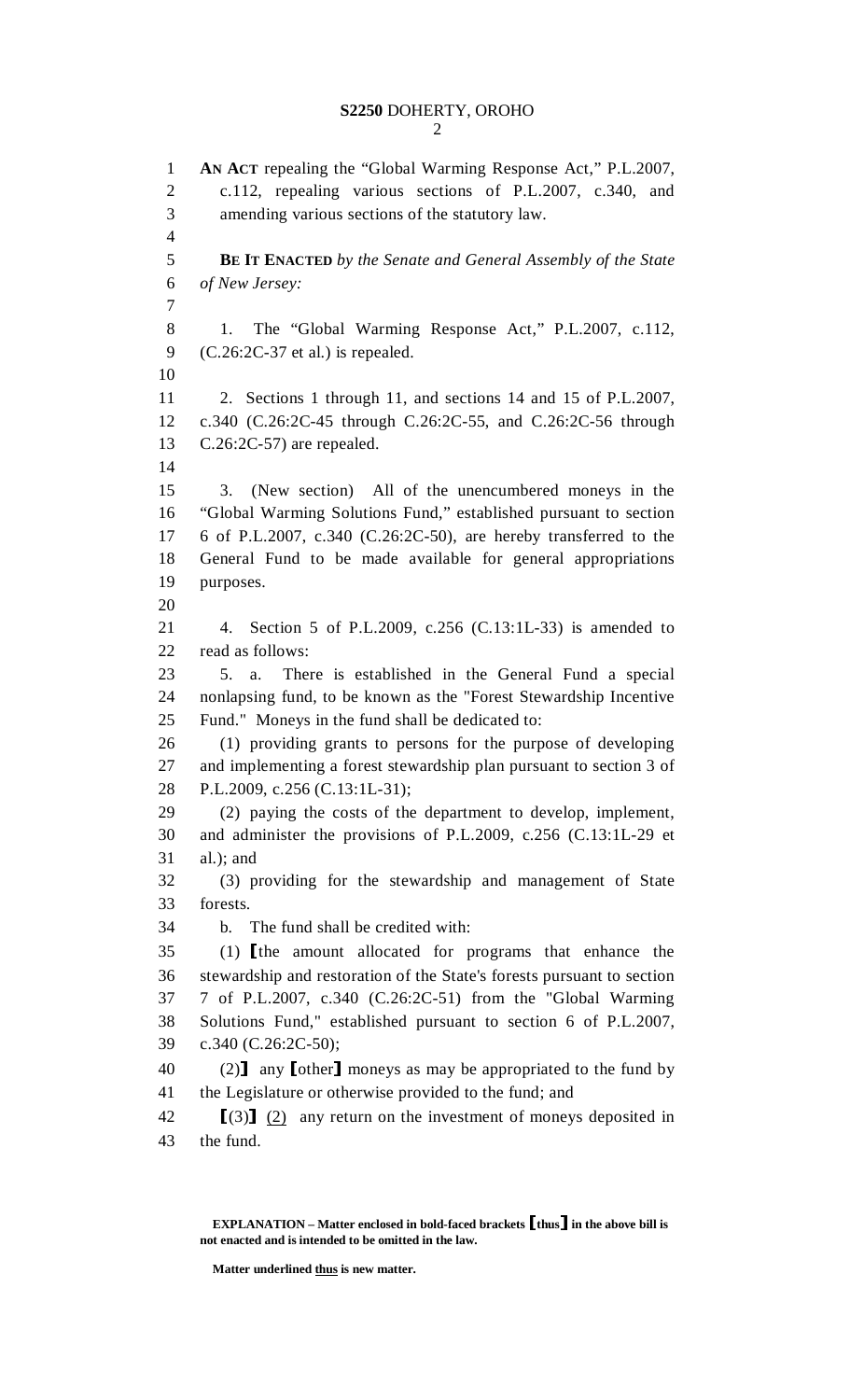1 c. In each State fiscal year, the amount credited to the Forest 2 Stewardship Incentive Fund shall be appropriated to the fund for the 3 purposes set forth in this section.

4 d. The department may award individual grants of up to \$1,500 5 from the fund to pay for the cost of developing a forest stewardship 6 plan pursuant to section 3 of P.L.2009, c.256 (C.13:1L-31). If the 7 cost of developing a forest stewardship plan exceeds \$1,500, the 8 department may also award 80 percent of the cost that exceeds 9 \$1,500 to the owner, up to a maximum grant of \$2,500. Grants 10 from the fund may be made to local government units, nonprofit 11 organizations, and private owners of forest land. Notwithstanding 12 the provisions of this subsection to the contrary, the amount of the 13 grants prescribed by this subsection may be adjusted annually by 14 the department in direct proportion to the increase in the Consumer 15 Price Index for all urban consumers in the New York City area as 16 reported by the United States Department of Labor.

17 e. The department may award individual grants through a cost-18 sharing program established pursuant to subsection c. of section 8 19 of P.L.2009, c.256 (C.13:1L-36) to private owners who have 20 obtained a forest stewardship plan approved by the department 21 pursuant to section 3 of P.L.2009, c.256 (C.13:1L-31). The 22 department shall expend no more than \$150,000 in any State fiscal 23 year for grants awarded through the cost-sharing program.

24 (cf: P.L.2009, c.256, s.5)

25

26 5. Section 3 of P.L.1999, c.23 (C.48:3-51) is amended to read 27 as follows:

29 "Assignee" means a person to which an electric public utility or 30 another assignee assigns, sells or transfers, other than as security, 31 all or a portion of its right to or interest in bondable transition 32 property. Except as specifically provided in P.L.1999, c.23 33 (C.48:3-49 et al.), an assignee shall not be subject to the public 34 utility requirements of Title 48 or any rules or regulations adopted 35 pursuant thereto;

36 "Basic gas supply service" means gas supply service that is 37 provided to any customer that has not chosen an alternative gas 38 supplier, whether or not the customer has received offers as to 39 competitive supply options, including, but not limited to, any 40 customer that cannot obtain such service for any reason, including 41 non-payment for services. Basic gas supply service is not a 42 competitive service and shall be fully regulated by the board;

43 "Basic generation service" or "BGS" means electric generation 44 service that is provided, to any customer that has not chosen an 45 alternative electric power supplier, whether or not the customer has 46 received offers for competitive supply options, including, but not 47 limited to, any customer that cannot obtain such service from an 48 electric power supplier for any reason, including non-payment for

<sup>28 3.</sup> As used in this act: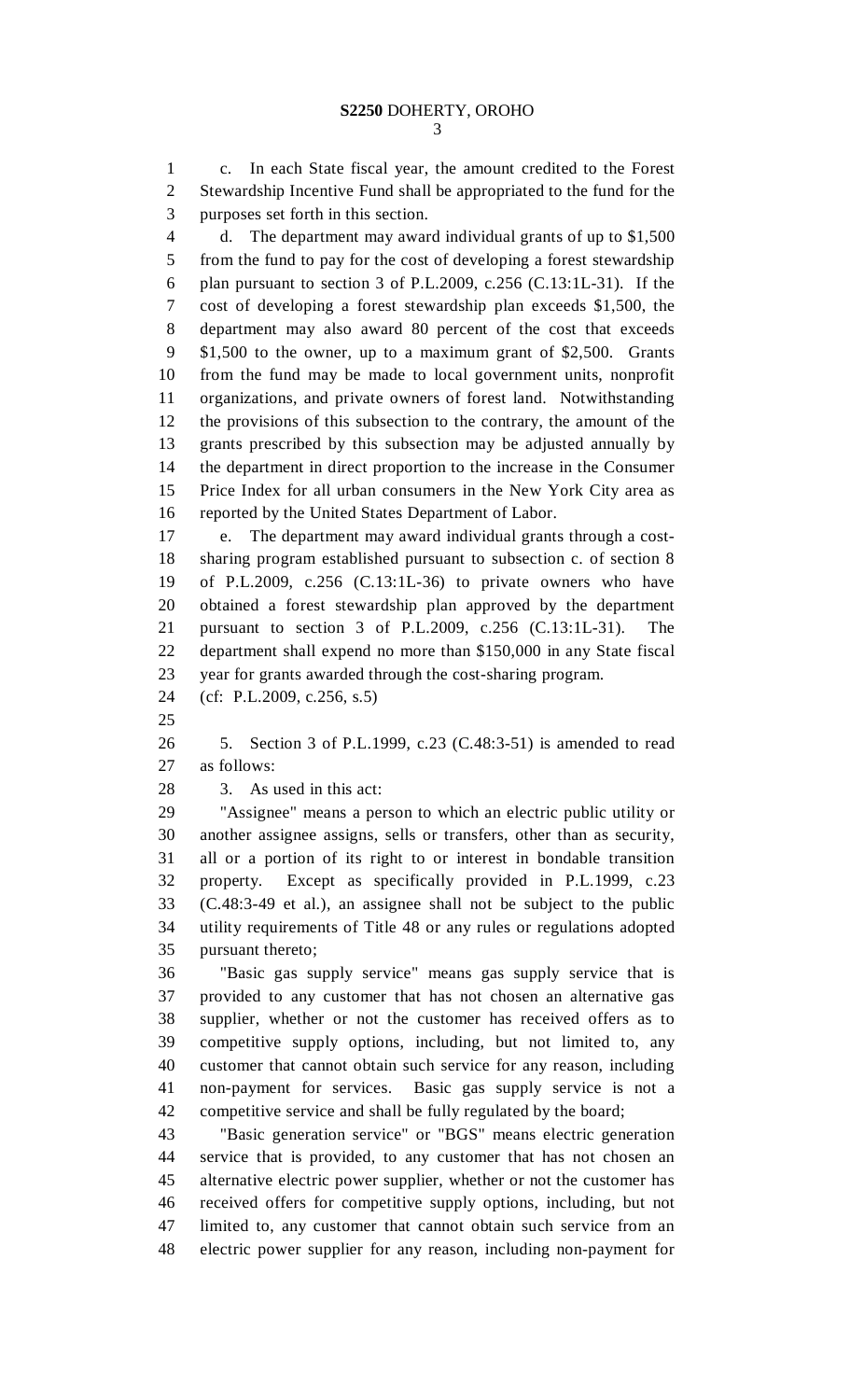4

1 services. Basic generation service is not a competitive service and 2 shall be fully regulated by the board;

3 "Basic generation service provider" or "provider" means a 4 provider of basic generation service;

5 "Basic generation service transition costs" means the amount by 6 which the payments by an electric public utility for the procurement 7 of power for basic generation service and related ancillary and 8 administrative costs exceeds the net revenues from the basic 9 generation service charge established by the board pursuant to 10 section 9 of P.L.1999, c.23 (C.48:3-57) during the transition period, 11 together with interest on the balance at the board-approved rate, that 12 is reflected in a deferred balance account approved by the board in 13 an order addressing the electric public utility's unbundled rates, 14 stranded costs, and restructuring filings pursuant to P.L.1999, c.23 15 (C.48:3-49 et al.). Basic generation service transition costs shall 16 include, but are not limited to, costs of purchases from the spot 17 market, bilateral contracts, contracts with non-utility generators, 18 parting contracts with the purchaser of the electric public utility's 19 divested generation assets, short-term advance purchases, and 20 financial instruments such as hedging, forward contracts, and 21 options. Basic generation service transition costs shall also include 22 the payments by an electric public utility pursuant to a competitive 23 procurement process for basic generation service supply during the 24 transition period, and costs of any such process used to procure the 25 basic generation service supply;

26 "Board" means the New Jersey Board of Public Utilities or any 27 successor agency;

28 "Bondable stranded costs" means any stranded costs or basic 29 generation service transition costs of an electric public utility 30 approved by the board for recovery pursuant to the provisions of 31 P.L.1999, c.23 (C.48:3-49 et al.), together with, as approved by the 32 board: (1) the cost of retiring existing debt or equity capital of the 33 electric public utility, including accrued interest, premium and other 34 fees, costs and charges relating thereto, with the proceeds of the 35 financing of bondable transition property; (2) if requested by an 36 electric public utility in its application for a bondable stranded costs 37 rate order, federal, State and local tax liabilities associated with 38 stranded costs recovery or basic generation service transition cost 39 recovery or the transfer or financing of such property or both, 40 including taxes, whose recovery period is modified by the effect of 41 a stranded costs recovery order, a bondable stranded costs rate order 42 or both; and (3) the costs incurred to issue, service or refinance 43 transition bonds, including interest, acquisition or redemption 44 premium, and other financing costs, whether paid upon issuance or 45 over the life of the transition bonds, including, but not limited to, 46 credit enhancements, service charges, overcollateralization, interest 47 rate cap, swap or collar, yield maintenance, maturity guarantee or 48 other hedging agreements, equity investments, operating costs and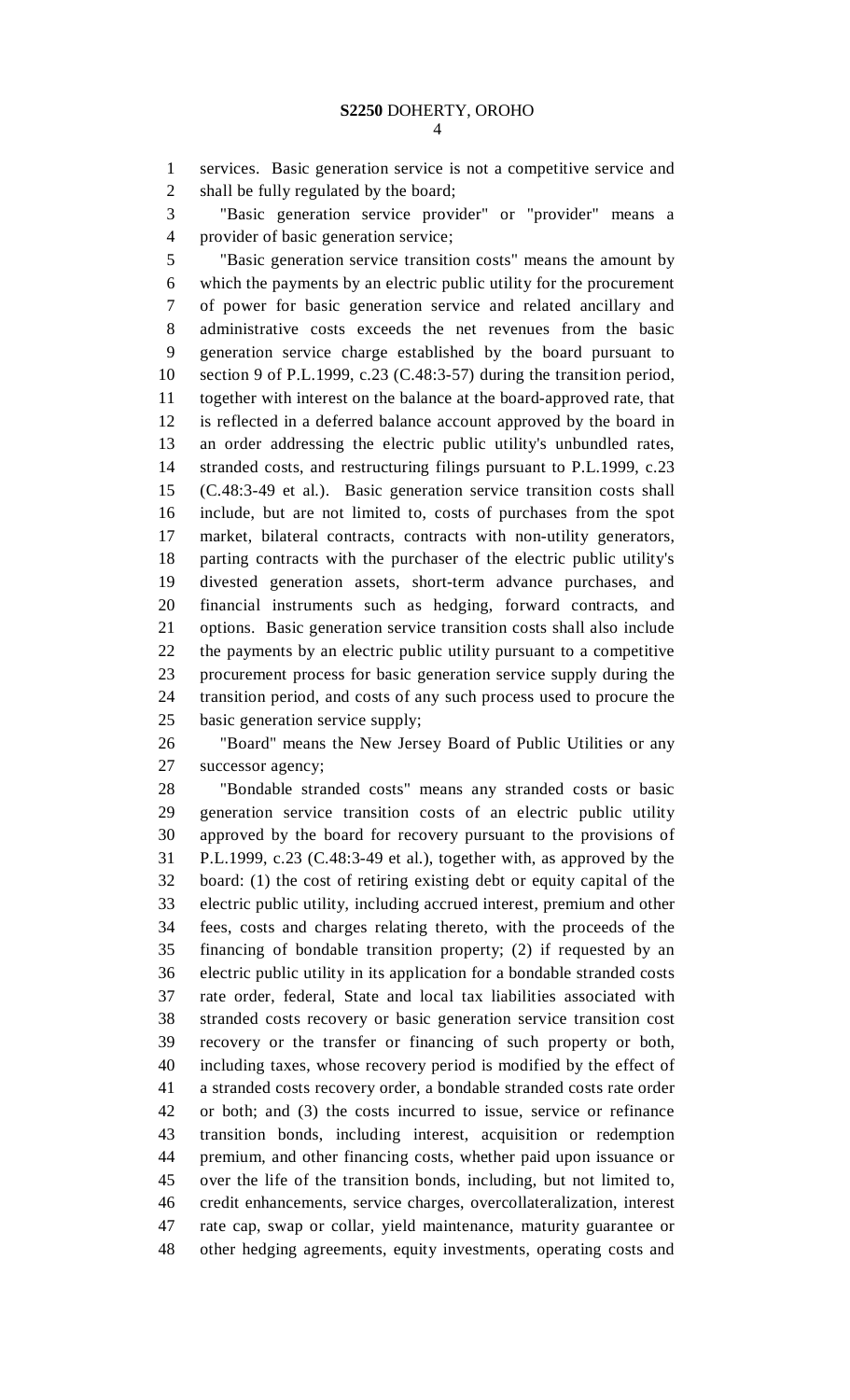5

1 other related fees, costs and charges, or to assign, sell or otherwise 2 transfer bondable transition property;

3 "Bondable stranded costs rate order" means one or more 4 irrevocable written orders issued by the board pursuant to P.L.1999, 5 c.23 (C.48:3-49 et al.) which determines the amount of bondable 6 stranded costs and the initial amount of transition bond charges 7 authorized to be imposed to recover such bondable stranded costs, 8 including the costs to be financed from the proceeds of the 9 transition bonds, as well as on-going costs associated with servicing 10 and credit enhancing the transition bonds, and provides the electric 11 public utility specific authority to issue or cause to be issued, 12 directly or indirectly, transition bonds through a financing entity 13 and related matters as provided in P.L.1999, c.23, which order shall 14 become effective immediately upon the written consent of the 15 related electric public utility to such order as provided in P.L.1999, 16 c.23;

17 "Bondable transition property" means the property consisting of 18 the irrevocable right to charge, collect and receive, and be paid 19 from collections of, transition bond charges in the amount necessary 20 to provide for the full recovery of bondable stranded costs which 21 are determined to be recoverable in a bondable stranded costs rate 22 order, all rights of the related electric public utility under such 23 bondable stranded costs rate order including, without limitation, all 24 rights to obtain periodic adjustments of the related transition bond 25 charges pursuant to subsection b. of section 15 of P.L.1999, c.23 26 (C.48:3-64), and all revenues, collections, payments, money and 27 proceeds arising under, or with respect to, all of the foregoing;

28 "British thermal unit" or "Btu" means the amount of heat 29 required to increase the temperature of one pound of water by one 30 degree Fahrenheit;

31 "Broker" means a duly licensed electric power supplier that 32 assumes the contractual and legal responsibility for the sale of 33 electric generation service, transmission or other services to end-use 34 retail customers, but does not take title to any of the power sold, or 35 a duly licensed gas supplier that assumes the contractual and legal 36 obligation to provide gas supply service to end-use retail customers, 37 but does not take title to the gas;

38 "Buydown" means an arrangement or arrangements involving the 39 buyer and seller in a given power purchase contract and, in some 40 cases third parties, for consideration to be given by the buyer in 41 order to effectuate a reduction in the pricing, or the restructuring of 42 other terms to reduce the overall cost of the power contract, for the 43 remaining succeeding period of the purchased power arrangement 44 or arrangements;

45 "Buyout" means an arrangement or arrangements involving the 46 buyer and seller in a given power purchase contract and, in some 47 cases third parties, for consideration to be given by the buyer in 48 order to effectuate a termination of such power purchase contract;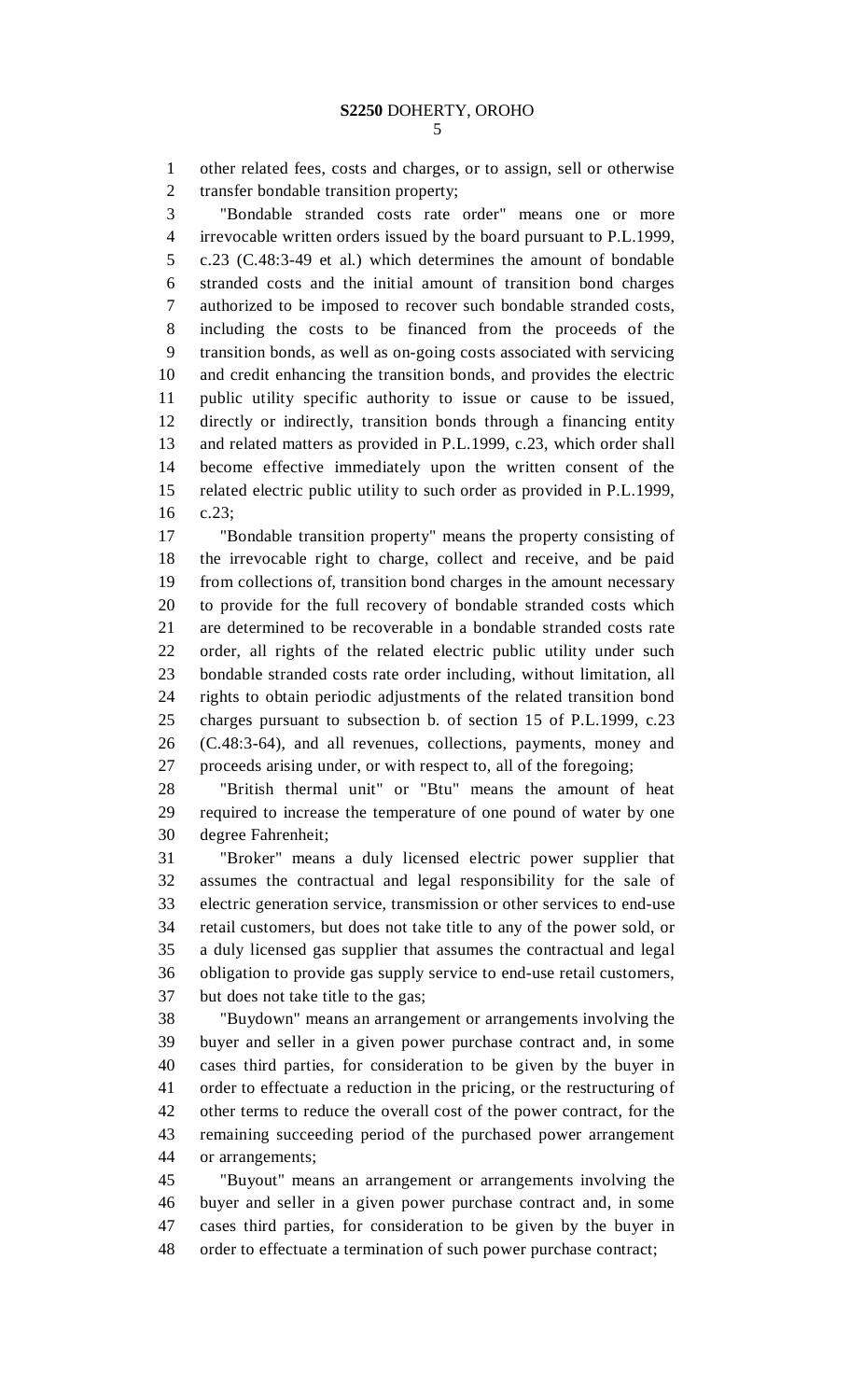1 "Class I renewable energy" means electric energy produced from 2 solar technologies, photovoltaic technologies, wind energy, fuel 3 cells, geothermal technologies, wave or tidal action, and methane 4 gas from landfills or a biomass facility, provided that the biomass is 5 cultivated and harvested in a sustainable manner;

6 "Class II renewable energy" means electric energy produced at a 7 resource recovery facility or hydropower facility, provided that 8 such facility is located where retail competition is permitted and 9 provided further that the Commissioner of Environmental 10 Protection has determined that such facility meets the highest 11 environmental standards and minimizes any impacts to the 12 environment and local communities;

13 "Co-generation" means the sequential production of electricity 14 and steam or other forms of useful energy used for industrial or 15 commercial heating and cooling purposes;

16 "Combined heat and power facility" or "co-generation facility" 17 means a generation facility which produces electric energy, steam, 18 or other forms of useful energy such as heat, which are used for 19 industrial or commercial heating or cooling purposes. A combined 20 heat and power facility or co-generation facility shall not be 21 considered a public utility;

22 "Competitive service" means any service offered by an electric 23 public utility or a gas public utility that the board determines to be 24 competitive pursuant to section 8 or section 10 of P.L.1999, c.23 25 (C.48:3-56 or C.48:3-58) or that is not regulated by the board;

26 "Commercial and industrial energy pricing class customer" or 27 "CIEP class customer" means that group of non-residential 28 customers with high peak demand, as determined by periodic board 29 order, which either is eligible or which would be eligible, as 30 determined by periodic board order, to receive funds from the Retail 31 Margin Fund established pursuant to section 9 of P.L.1999, c.23 32 (C.48:3-57) and for which basic generation service is hourly-priced; 33 "Comprehensive resource analysis" means an analysis including, 34 but not limited to, an assessment of existing market barriers to the

35 implementation of energy efficiency and renewable technologies 36 that are not or cannot be delivered to customers through a 37 competitive marketplace;

38 "Customer" means any person that is an end user and is 39 connected to any part of the transmission and distribution system 40 within an electric public utility's service territory or a gas public 41 utility's service territory within this State;

42 "Customer account service" means metering, billing, or such 43 other administrative activity associated with maintaining a customer 44 account;

45 "Demand side management" means the management of customer 46 demand for energy service through the implementation of cost-47 effective energy efficiency technologies, including, but not limited 48 to, installed conservation, load management and energy efficiency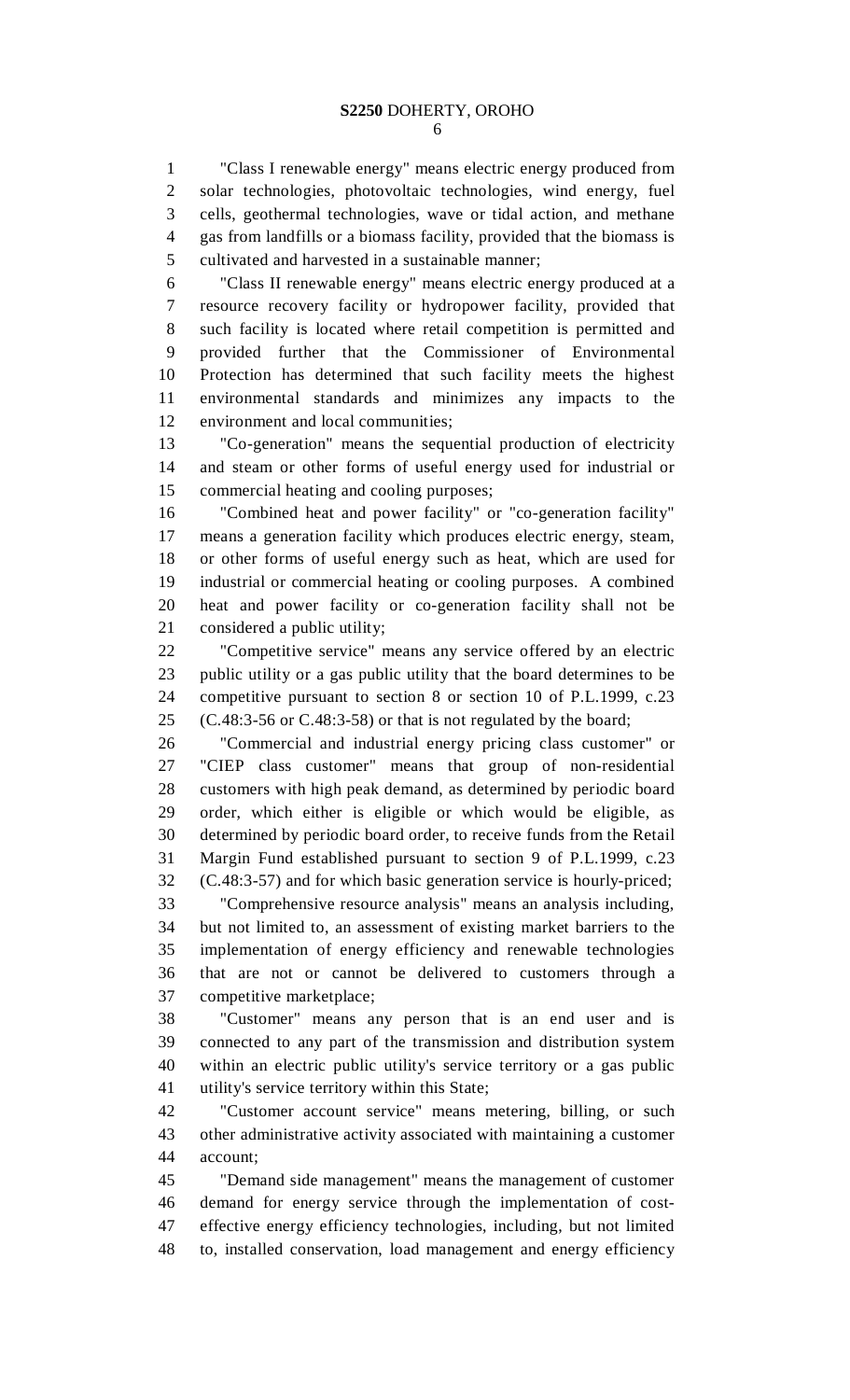1 measures on and in the residential, commercial, industrial, 2 institutional and governmental premises and facilities in this State;

3 "Electric generation service" means the provision of retail 4 electric energy and capacity which is generated off-site from the 5 location at which the consumption of such electric energy and 6 capacity is metered for retail billing purposes, including agreements 7 and arrangements related thereto;

8 "Electric power generator" means an entity that proposes to 9 construct, own, lease or operate, or currently owns, leases or 10 operates, an electric power production facility that will sell or does 11 sell at least 90 percent of its output, either directly or through a 12 marketer, to a customer or customers located at sites that are not on 13 or contiguous to the site on which the facility will be located or is 14 located. The designation of an entity as an electric power generator 15 for the purposes of P.L.1999, c.23 (C.48:3-49 et al.) shall not, in 16 and of itself, affect the entity's status as an exempt wholesale 17 generator under the Public Utility Holding Company Act of 1935, 18 15 U.S.C.s.79 et seq.;

19 "Electric power supplier" means a person or entity that is duly 20 licensed pursuant to the provisions of P.L.1999, c.23 (C.48:3-49 et 21 al.) to offer and to assume the contractual and legal responsibility to 22 provide electric generation service to retail customers, and includes 23 load serving entities, marketers and brokers that offer or provide 24 electric generation service to retail customers. The term excludes an 25 electric public utility that provides electric generation service only 26 as a basic generation service pursuant to section 9 of P.L.1999, c.23 27 (C.48:3-57);

28 "Electric public utility" means a public utility, as that term is 29 defined in R.S.48:2-13, that transmits and distributes electricity to 30 end users within this State;

31 "Electric related service" means a service that is directly related 32 to the consumption of electricity by an end user, including, but not 33 limited to, the installation of demand side management measures at 34 the end user's premises, the maintenance, repair or replacement of 35 appliances, lighting, motors or other energy-consuming devices at 36 the end user's premises, and the provision of energy consumption 37 measurement and billing services;

38 "Electronic signature" means an electronic sound, symbol or 39 process, attached to, or logically associated with, a contract or other 40 record, and executed or adopted by a person with the intent to sign 41 the record;

42 "Energy agent" means a person that is duly registered pursuant to 43 the provisions of P.L.1999, c.23 (C.48:3-49 et al.), that arranges the 44 sale of retail electricity or electric related services or retail gas 45 supply or gas related services between government aggregators or 46 private aggregators and electric power suppliers or gas suppliers, 47 but does not take title to the electric or gas sold;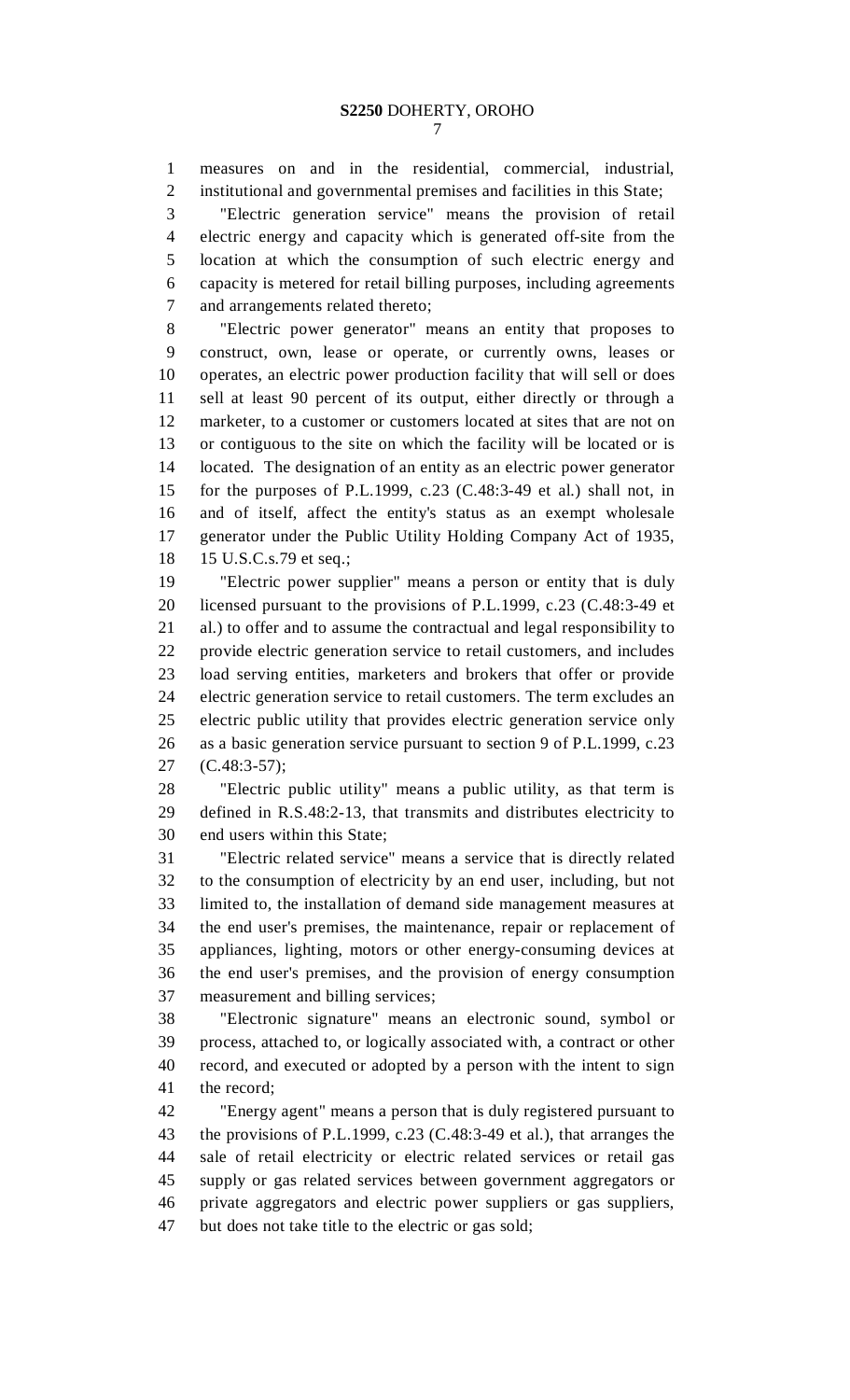1 "Energy consumer" means a business or residential consumer of 2 electric generation service or gas supply service located within the 3 territorial jurisdiction of a government aggregator;

4 "Energy efficiency portfolio standard" means a requirement to 5 procure a specified amount of energy efficiency or demand side 6 management resources as a means of managing and reducing energy 7 usage and demand by customers;

8 "Energy year" or "EY" means the 12-month period from June 1st 9 through May 31st and shall be numbered according to the calendar 10 year in which it ends;

11 "Financing entity" means an electric public utility, a special 12 purpose entity, or any other assignee of bondable transition 13 property, which issues transition bonds. Except as specifically 14 provided in P.L.1999, c.23 (C.48:3-49 et al.), a financing entity 15 which is not itself an electric public utility shall not be subject to 16 the public utility requirements of Title 48 or any rules or regulations 17 adopted pursuant thereto;

18 "Gas public utility" means a public utility, as that term is defined 19 in R.S.48:2-13, that distributes gas to end users within this State;

20 "Gas related service" means a service that is directly related to 21 the consumption of gas by an end user, including, but not limited to, 22 the installation of demand side management measures at the end 23 user's premises, the maintenance, repair or replacement of 24 appliances or other energy-consuming devices at the end user's 25 premises, and the provision of energy consumption measurement 26 and billing services;

27 "Gas supplier" means a person that is duly licensed pursuant to 28 the provisions of P.L.1999, c.23 (C.48:3-49 et al.) to offer and 29 assume the contractual and legal obligation to provide gas supply 30 service to retail customers, and includes, but is not limited to, 31 marketers and brokers. A non-public utility affiliate of a public 32 utility holding company may be a gas supplier, but a gas public 33 utility or any subsidiary of a gas utility is not a gas supplier. In the 34 event that a gas public utility is not part of a holding company legal 35 structure, a related competitive business segment of that gas public 36 utility may be a gas supplier, provided that related competitive 37 business segment is structurally separated from the gas public 38 utility, and provided that the interactions between the gas public 39 utility and the related competitive business segment are subject to 40 the affiliate relations standards adopted by the board pursuant to 41 subsection k. of section 10 of P.L.1999, c.23 (C.48:3-58);

42 "Gas supply service" means the provision to customers of the 43 retail commodity of gas, but does not include any regulated 44 distribution service;

45 "Government aggregator" means any government entity subject 46 to the requirements of the "Local Public Contracts Law," P.L.1971, 47 c.198 (C.40A:11-1 et seq.), the "Public School Contracts Law," 48 N.J.S.18A:18A-1 et seq., or the "County College Contracts Law,"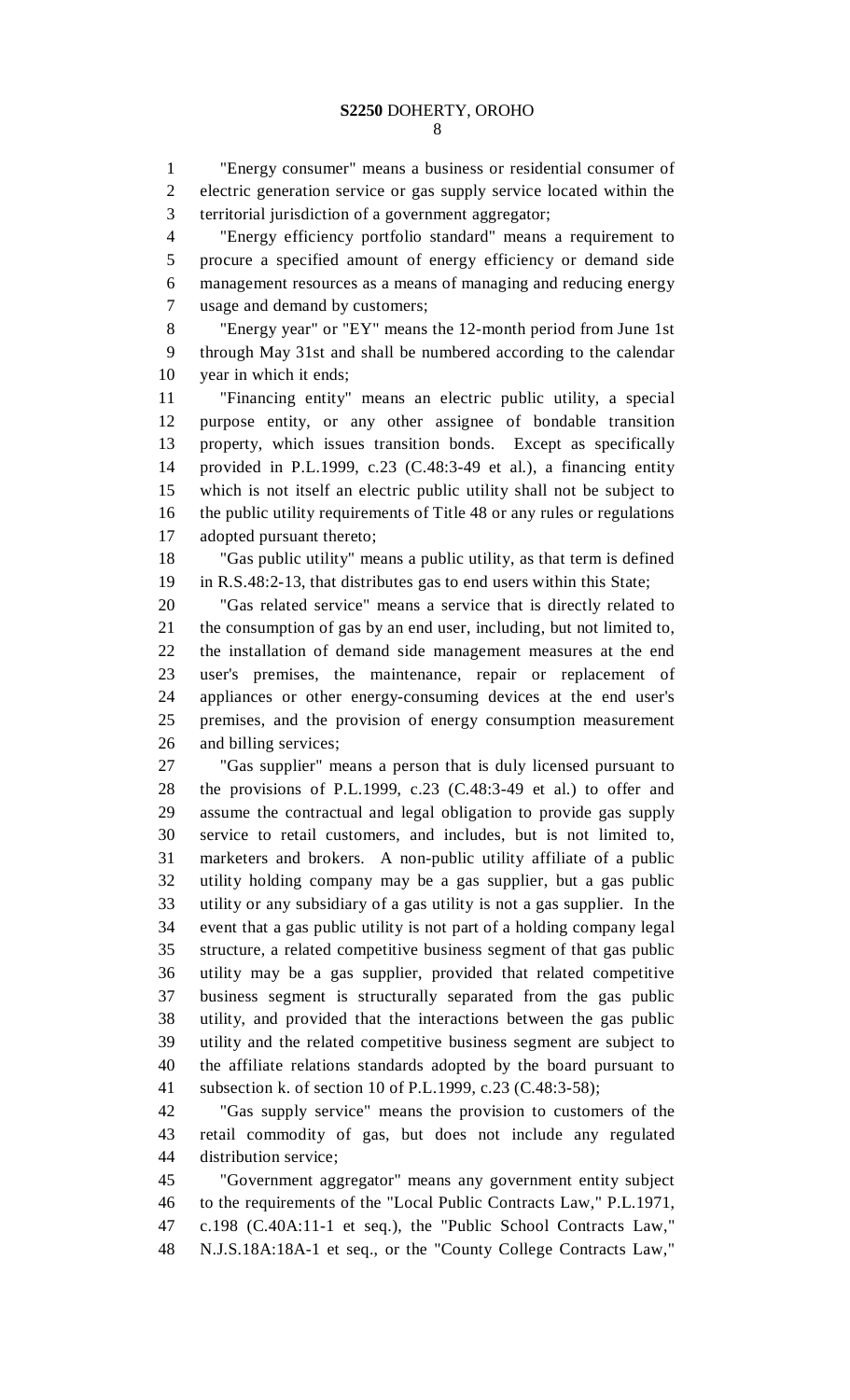1 P.L.1982, c.189 (C.18A:64A-25.1 et seq.), that enters into a written 2 contract with a licensed electric power supplier or a licensed gas 3 supplier for: (1) the provision of electric generation service, electric 4 related service, gas supply service, or gas related service for its own 5 use or the use of other government aggregators; or (2) if a 6 municipal or county government, the provision of electric 7 generation service or gas supply service on behalf of business or 8 residential customers within its territorial jurisdiction;

9 "Government energy aggregation program" means a program and 10 procedure pursuant to which a government aggregator enters into a 11 written contract for the provision of electric generation service or 12 gas supply service on behalf of business or residential customers 13 within its territorial jurisdiction;

14 "Governmental entity" means any federal, state, municipal, local 15 or other governmental department, commission, board, agency, 16 court, authority or instrumentality having competent jurisdiction;

17 ["Greenhouse gas emissions portfolio standard" means a<br>18 requirement that addresses or limits the amount of carbon dioxide 18 requirement that addresses or limits the amount of carbon dioxide 19 emissions indirectly resulting from the use of electricity as applied 20 to any electric power suppliers and basic generation service 21 providers of electricity;

22 "Leakage" means an increase in greenhouse gas emissions 23 related to generation sources located outside of the State that are not 24 subject to a state, interstate or regional greenhouse gas emissions 25 cap or standard that applies to generation sources located within the 26 State;]<br>27 "Ma

"Market transition charge" means a charge imposed pursuant to 28 section 13 of P.L.1999, c.23 (C.48:3-61) by an electric public 29 utility, at a level determined by the board, on the electric public 30 utility customers for a limited duration transition period to recover 31 stranded costs created as a result of the introduction of electric 32 power supply competition pursuant to the provisions of P.L.1999, 33 c.23 (C.48:3-49 et al.);

34 "Marketer" means a duly licensed electric power supplier that 35 takes title to electric energy and capacity, transmission and other 36 services from electric power generators and other wholesale 37 suppliers and then assumes the contractual and legal obligation to 38 provide electric generation service, and may include transmission 39 and other services, to an end-use retail customer or customers, or a 40 duly licensed gas supplier that takes title to gas and then assumes 41 the contractual and legal obligation to provide gas supply service to 42 an end-use customer or customers;

43 "Net proceeds" means proceeds less transaction and other related 44 costs as determined by the board;

45 "Net revenues" means revenues less related expenses, including 46 applicable taxes, as determined by the board;

47 "Off-site end use thermal energy services customer" means an 48 end use customer that purchases thermal energy services from an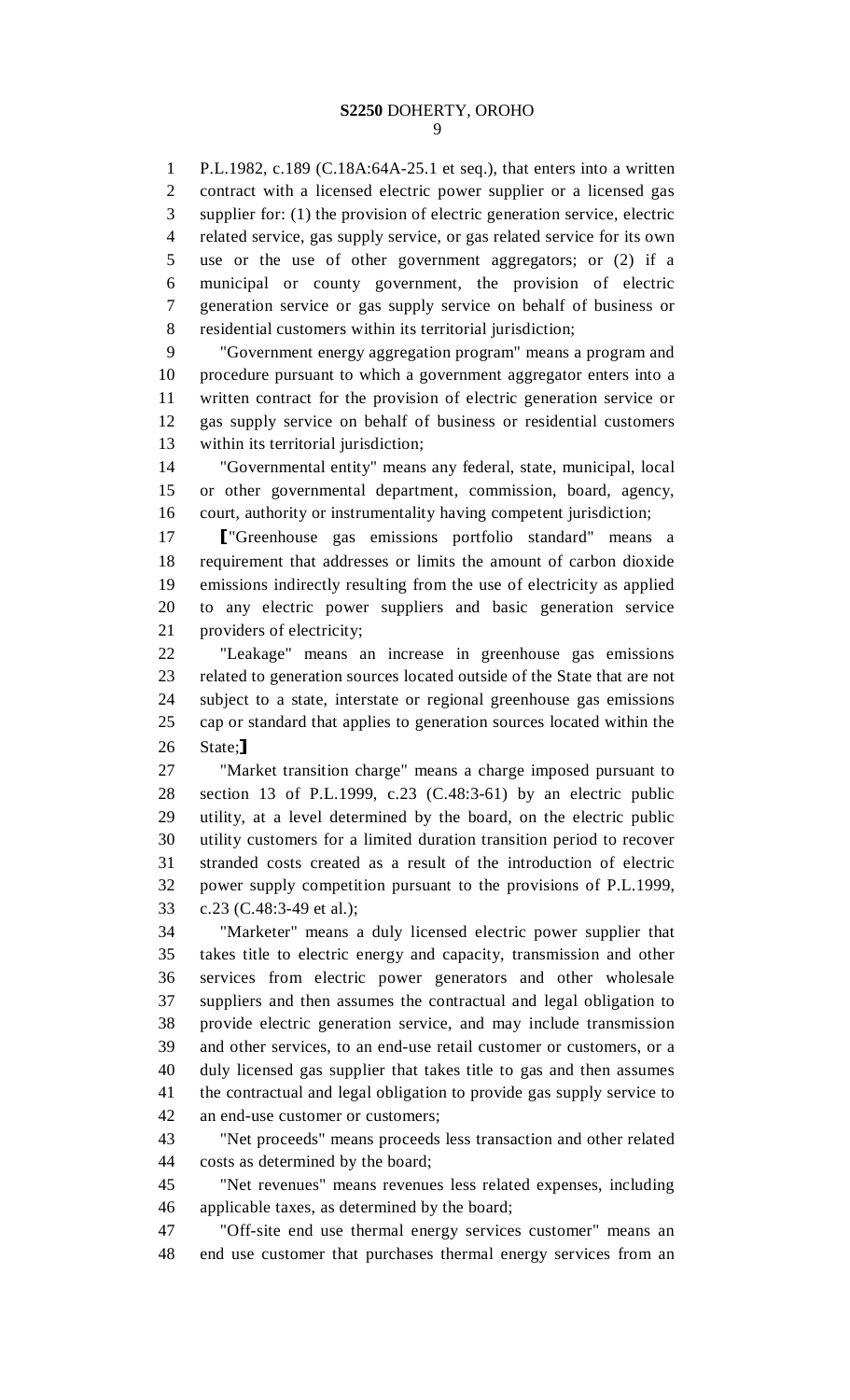1 on-site generation facility, combined heat and power facility, or co-2 generation facility, and that is located on property that is separated 3 from the property on which the on-site generation facility, 4 combined heat and power facility, or co-generation facility is 5 located by more than one easement, public thoroughfare, or 6 transportation or utility-owned right-of-way;

7 "On-site generation facility" means a generation facility, and 8 equipment and services appurtenant to electric sales by such facility 9 to the end use customer located on the property or on property 10 contiguous to the property on which the end user is located. An on-11 site generation facility shall not be considered a public utility. The 12 property of the end use customer and the property on which the on-13 site generation facility is located shall be considered contiguous if 14 they are geographically located next to each other, but may be 15 otherwise separated by an easement, public thoroughfare, 16 transportation or utility-owned right-of-way, or if the end use 17 customer is purchasing thermal energy services produced by the on-18 site generation facility, for use for heating or cooling, or both, 19 regardless of whether the customer is located on property that is 20 separated from the property on which the on-site generation facility 21 is located by more than one easement, public thoroughfare, or 22 transportation or utility-owned right-of-way;

23 "Person" means an individual, partnership, corporation, 24 association, trust, limited liability company, governmental entity or 25 other legal entity;

26 "Private aggregator" means a non-government aggregator that is 27 a duly-organized business or non-profit organization authorized to 28 do business in this State that enters into a contract with a duly 29 licensed electric power supplier for the purchase of electric energy 30 and capacity, or with a duly licensed gas supplier for the purchase 31 of gas supply service, on behalf of multiple end-use customers by 32 combining the loads of those customers;

33 "Public utility holding company" means: (1) any company that, 34 directly or indirectly, owns, controls, or holds with power to vote, 35 ten percent or more of the outstanding voting securities of an 36 electric public utility or a gas public utility or of a company which 37 is a public utility holding company by virtue of this definition, 38 unless the Securities and Exchange Commission, or its successor, 39 by order declares such company not to be a public utility holding 40 company under the Public Utility Holding Company Act of 1935, 41 15 U.S.C.s.79 et seq., or its successor; or (2) any person that the 42 Securities and Exchange Commission, or its successor, determines, 43 after notice and opportunity for hearing, directly or indirectly, to 44 exercise, either alone or pursuant to an arrangement or 45 understanding with one or more other persons, such a controlling 46 influence over the management or policies of an electric public 47 utility or a gas public utility or public utility holding company as to 48 make it necessary or appropriate in the public interest or for the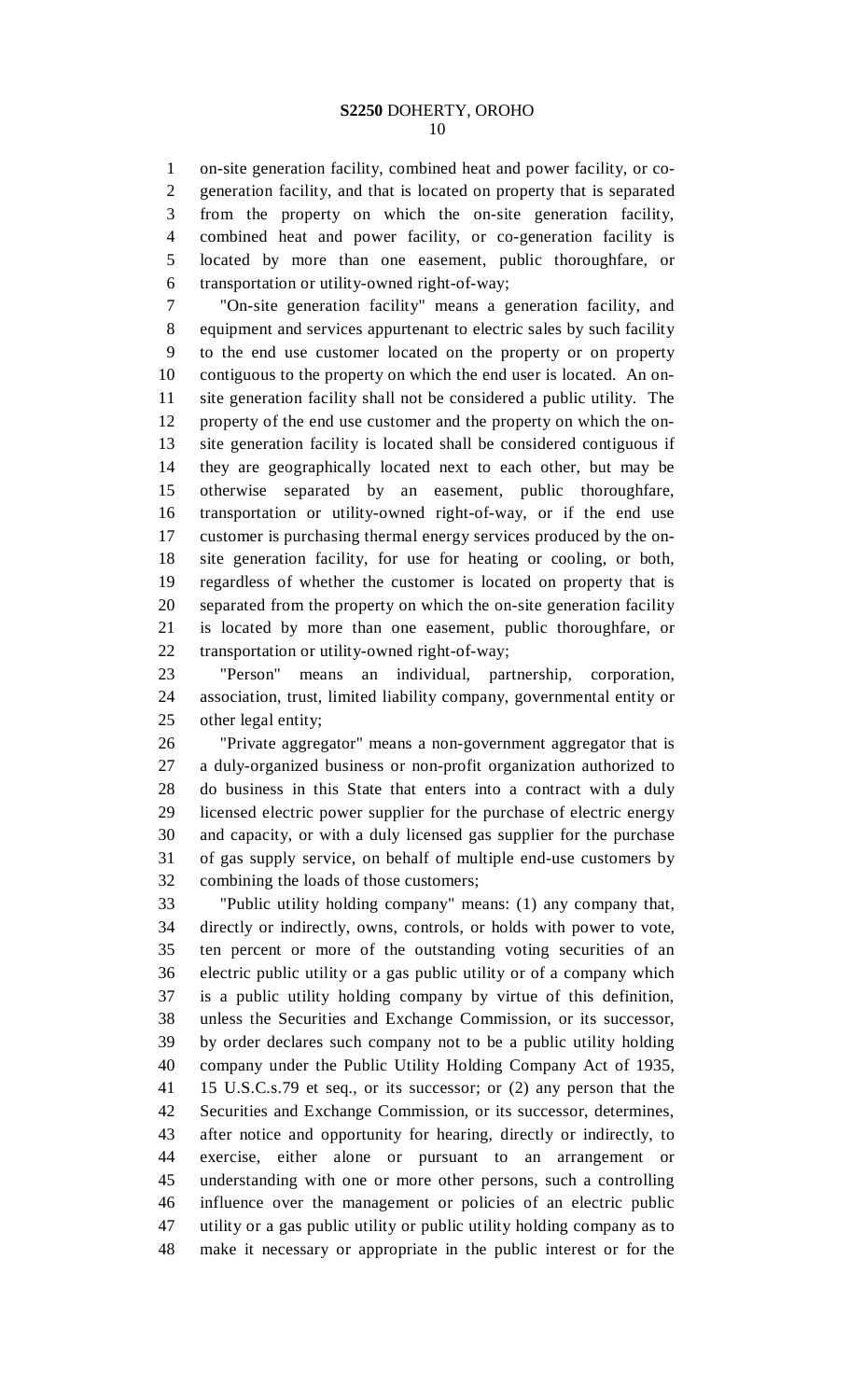1 protection of investors or consumers that such person be subject to

2 the obligations, duties, and liabilities imposed in the Public Utility 3 Holding Company Act of 1935 or its successor;

4 "Regulatory asset" means an asset recorded on the books of an 5 electric public utility or gas public utility pursuant to the Statement 6 of Financial Accounting Standards, No. 71, entitled "Accounting for 7 the Effects of Certain Types of Regulation," or any successor 8 standard and as deemed recoverable by the board;

9 "Related competitive business segment of an electric public 10 utility or gas public utility" means any business venture of an 11 electric public utility or gas public utility including, but not limited 12 to, functionally separate business units, joint ventures, and 13 partnerships, that offers to provide or provides competitive services; 14 "Related competitive business segment of a public utility holding 15 company" means any business venture of a public utility holding 16 company, including, but not limited to, functionally separate 17 business units, joint ventures, and partnerships and subsidiaries, that 18 offers to provide or provides competitive services, but does not 19 include any related competitive business segments of an electric 20 public utility or gas public utility;

21 "Renewable energy certificate" or "REC" means a certificate 22 representing the environmental benefits or attributes of one 23 megawatt-hour of generation from a generating facility that 24 produces Class I or Class II renewable energy, but shall not include 25 a solar renewable energy certificate;

26 "Resource recovery facility" means a solid waste facility 27 constructed and operated for the incineration of solid waste for 28 energy production and the recovery of metals and other materials 29 for reuse;

30 "Restructuring related costs" means reasonably incurred costs 31 directly related to the restructuring of the electric power industry, 32 including the closure, sale, functional separation and divestiture of 33 generation and other competitive utility assets by a public utility, or 34 the provision of competitive services as such costs are determined 35 by the board, and which are not stranded costs as defined in 36 P.L.1999, c.23 (C.48:3-49 et al.) but may include, but not be limited 37 to, investments in management information systems, and which 38 shall include expenses related to employees affected by 39 restructuring which result in efficiencies and which result in 40 benefits to ratepayers, such as training or retraining at the level 41 equivalent to one year's training at a vocational or technical school 42 or county community college, the provision of severance pay of two 43 weeks of base pay for each year of full-time employment, and a 44 maximum of 24 months' continued health care coverage. Except as 45 to expenses related to employees affected by restructuring, 46 "restructuring related costs" shall not include going forward costs;

47 "Retail choice" means the ability of retail customers to shop for 48 electric generation or gas supply service from electric power or gas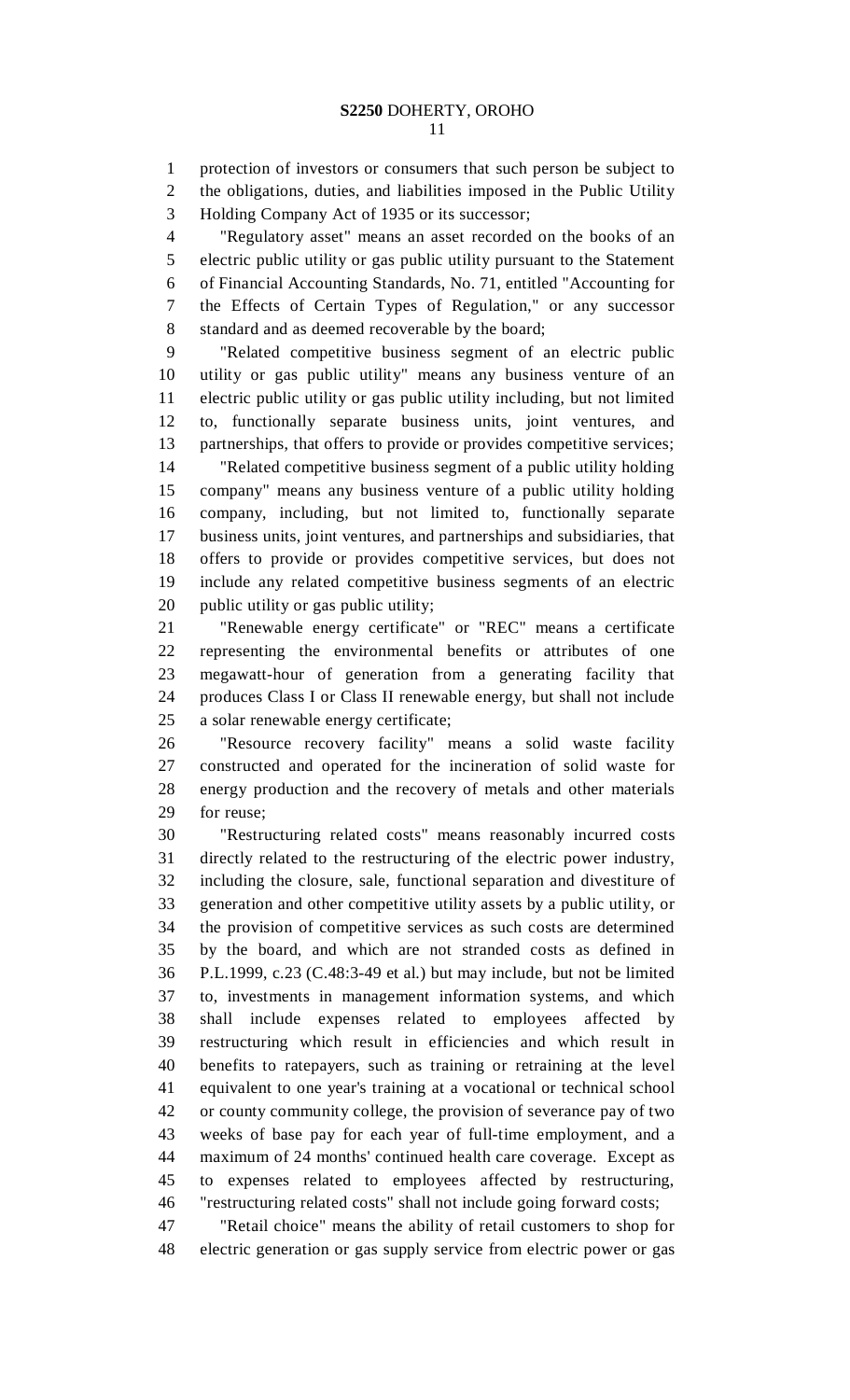1 suppliers, or opt to receive basic generation service or basic gas 2 service, and the ability of an electric power or gas supplier to offer 3 electric generation service or gas supply service to retail customers, 4 consistent with the provisions of P.L.1999, c.23 (C.48:3-49 et al.);

5 "Retail margin" means an amount, reflecting differences in 6 prices that electric power suppliers and electric public utilities may 7 charge in providing electric generation service and basic generation 8 service, respectively, to retail customers, excluding residential 9 customers, which the board may authorize to be charged to 10 categories of basic generation service customers of electric public 11 utilities in this State, other than residential customers, under the 12 board's continuing regulation of basic generation service pursuant to 13 sections 3 and 9 of P.L.1999, c.23 (C.48:3-51 and 48:3-57), for the 14 purpose of promoting a competitive retail market for the supply of 15 electricity;

16 "Shopping credit" means an amount deducted from the bill of an 17 electric public utility customer to reflect the fact that such customer 18 has switched to an electric power supplier and no longer takes basic 19 generation service from the electric public utility;

20 "Social program" means a program implemented with board 21 approval to provide assistance to a group of disadvantaged 22 customers, to provide protection to consumers, or to accomplish a 23 particular societal goal, and includes, but is not limited to, the 24 winter moratorium program, utility practices concerning "bad debt" 25 customers, low income assistance, deferred payment plans, 26 weatherization programs, and late payment and deposit policies, but 27 does not include any demand side management program or any 28 environmental requirements or controls;

29 "Societal benefits charge" means a charge imposed by an electric 30 public utility, at a level determined by the board, pursuant to, and in 31 accordance with, section 12 of P.L.1999, c.23 (C.48:3-60);

32 "Solar alternative compliance payment" or "SACP" means a 33 payment of a certain dollar amount per megawatt hour (MWh) 34 which an electric power supplier or provider may submit to the 35 board in order to comply with the solar electric generation 36 requirements under section 38 of P.L.1999, c.23 (C.48:3-87);

37 "Solar renewable energy certificate" or "SREC" means a 38 certificate issued by the board or its designee, representing one 39 megawatt hour (MWh) of solar energy that is generated by a facility 40 connected to the distribution system in this State and has value 41 based upon, and driven by, the energy market;

42 "Stranded cost" means the amount by which the net cost of an 43 electric public utility's electric generating assets or electric power 44 purchase commitments, as determined by the board consistent with 45 the provisions of P.L.1999, c.23 (C.48:3-49 et al.), exceeds the 46 market value of those assets or contractual commitments in a 47 competitive supply marketplace and the costs of buydowns or 48 buyouts of power purchase contracts;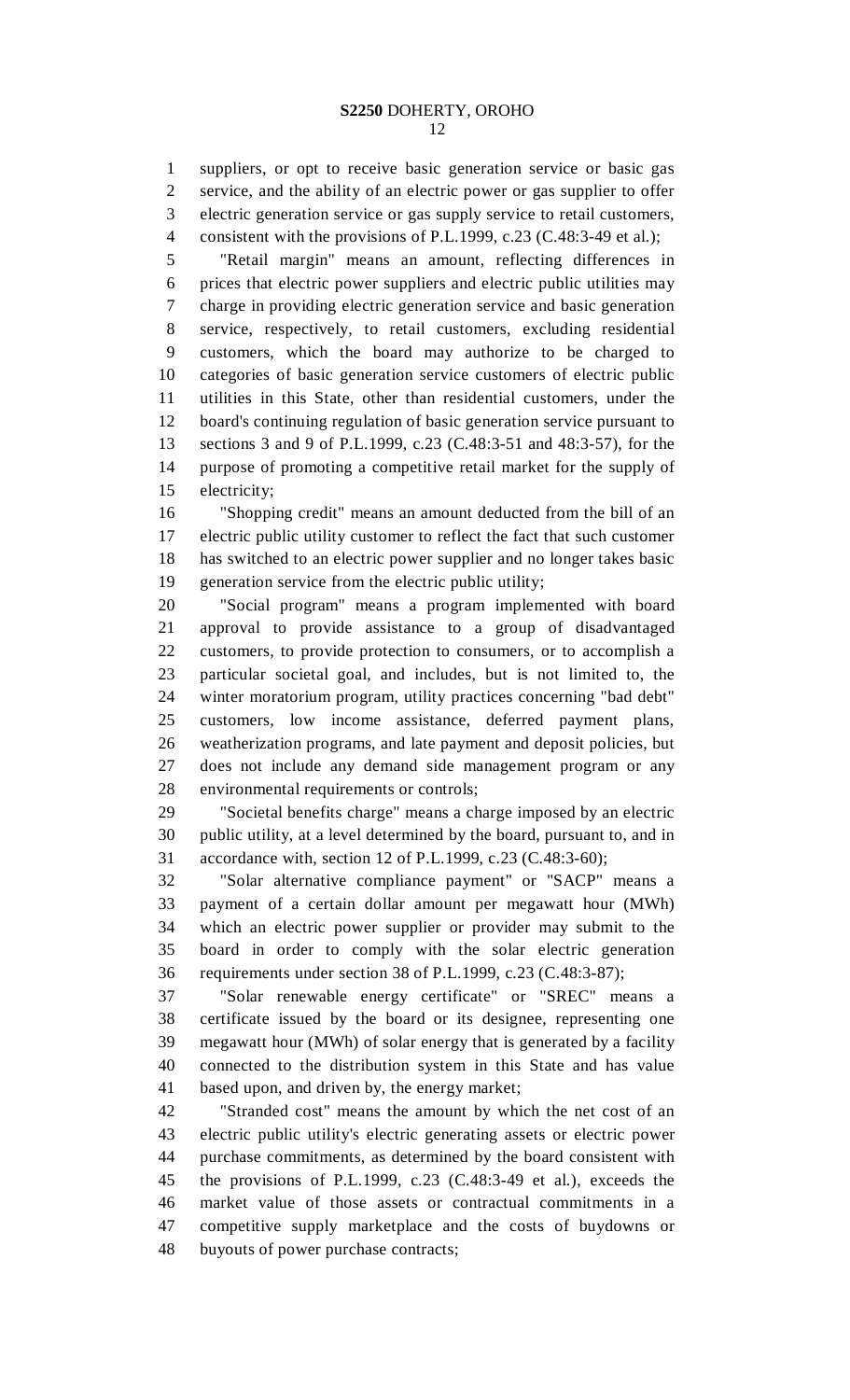1 "Stranded costs recovery order" means each order issued by the 2 board in accordance with subsection c. of section 13 of P.L.1999, 3 c.23 (C.48:3-61) which sets forth the amount of stranded costs, if 4 any, the board has determined an electric public utility is eligible to 5 recover and collect in accordance with the standards set forth in 6 section 13 of P.L.1999, c.23 (C.48:3-61) and the recovery 7 mechanisms therefor;

8 "Thermal efficiency" means the useful electric energy output of a 9 facility, plus the useful thermal energy output of the facility, 10 expressed as a percentage of the total energy input to the facility;

11 "Transition bond charge" means a charge, expressed as an 12 amount per kilowatt hour, that is authorized by and imposed on 13 electric public utility ratepayers pursuant to a bondable stranded 14 costs rate order, as modified at any time pursuant to the provisions 15 of P.L.1999, c.23 (C.48:3-49 et al.);

16 "Transition bonds" means bonds, notes, certificates of 17 participation or beneficial interest or other evidences of 18 indebtedness or ownership issued pursuant to an indenture, contract 19 or other agreement of an electric public utility or a financing entity, 20 the proceeds of which are used, directly or indirectly, to recover, 21 finance or refinance bondable stranded costs and which are, directly 22 or indirectly, secured by or payable from bondable transition 23 property. References in P.L.1999, c.23 (C.48:3-49 et al.) to 24 principal, interest, and acquisition or redemption premium with 25 respect to transition bonds which are issued in the form of 26 certificates of participation or beneficial interest or other evidences 27 of ownership shall refer to the comparable payments on such 28 securities;

29 "Transition period" means the period from August 1, 1999 30 through July 31, 2003;

31 "Transmission and distribution system" means, with respect to an 32 electric public utility, any facility or equipment that is used for the 33 transmission, distribution or delivery of electricity to the customers 34 of the electric public utility including, but not limited to, the land, 35 structures, meters, lines, switches and all other appurtenances 36 thereof and thereto, owned or controlled by the electric public 37 utility within this State; and

38 "Universal service" means any service approved by the board 39 with the purpose of assisting low-income residential customers in 40 obtaining or retaining electric generation or delivery service.

41 (cf: P.L.2009, c.289, s.1)

42

43 6. Section 38 of P.L.1999, c.23 (C.48:3-87) is amended to read 44 as follows:

45 38. a. The board shall require an electric power supplier or basic 46 generation service provider to disclose on a customer's bill or on 47 customer contracts or marketing materials, a uniform, common set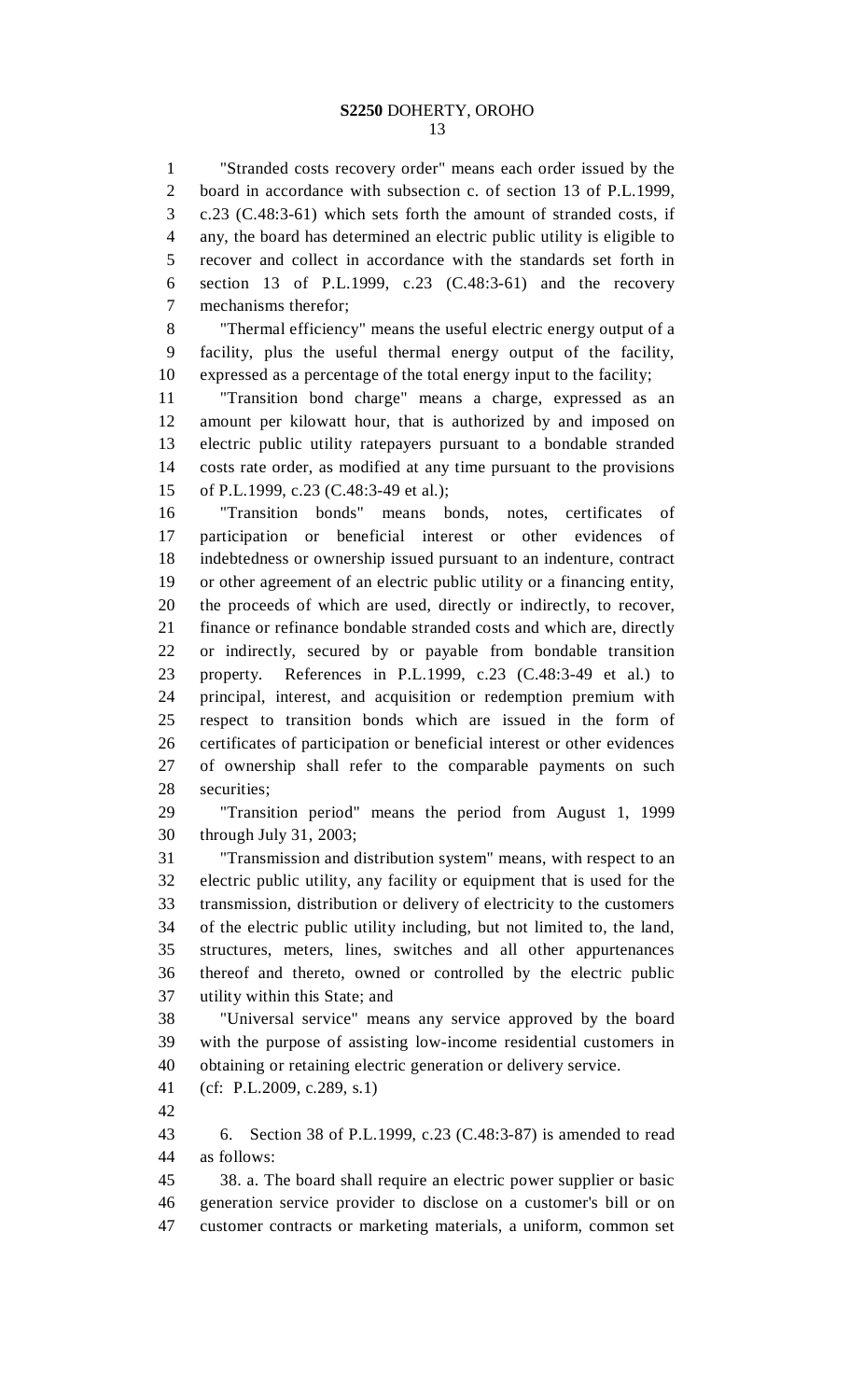1 of information about the environmental characteristics of the energy 2 purchased by the customer, including, but not limited to: 3 (1) Its fuel mix, including categories for oil, gas, nuclear, coal, 4 solar, hydroelectric, wind and biomass, or a regional average 5 determined by the board; 6 (2) Its emissions, in pounds per megawatt hour, of sulfur 7 dioxide, carbon dioxide, oxides of nitrogen, and any other pollutant 8 that the board may determine to pose an environmental or health 9 hazard, or an emissions default to be determined by the board; and 10 (3) Any discrete emission reduction retired pursuant to rules and 11 regulations adopted pursuant to P.L.1995, c.188. 12 b. Notwithstanding any provisions of the "Administrative 13 Procedure Act," P.L.1968, c.410 (C.52:14B-1 et seq.) to the 14 contrary, the board shall initiate a proceeding and shall adopt, in 15 consultation with the Department of Environmental Protection, after 16 notice and opportunity for public comment and public hearing, 17 interim standards to implement this disclosure requirement, 18 including, but not limited to: 19 (1) A methodology for disclosure of emissions based on output 20 pounds per megawatt hour; 21 (2) Benchmarks for all suppliers and basic generation service 22 providers to use in disclosing emissions that will enable consumers 23 to perform a meaningful comparison with a supplier's or basic 24 generation service provider's emission levels; and 25 (3) A uniform emissions disclosure format that is graphic in 26 nature and easily understandable by consumers. The board shall 27 periodically review the disclosure requirements to determine if 28 revisions to the environmental disclosure system as implemented 29 are necessary. 30 Such standards shall be effective as regulations immediately 31 upon filing with the Office of Administrative Law and shall be 32 effective for a period not to exceed 18 months, and may, thereafter, 33 be amended, adopted or readopted by the board in accordance with 34 the provisions of the "Administrative Procedure Act." 35 c. (1) The board may adopt, in consultation with the 36 Department of Environmental Protection, after notice and 37 opportunity for public comment, an emissions portfolio standard 38 applicable to all electric power suppliers and basic generation 39 service providers, upon a finding that: 40 (a) The standard is necessary as part of a plan to enable the 41 State to meet federal Clean Air Act or State ambient air quality 42 standards; and 43 (b) Actions at the regional or federal level cannot reasonably be 44 expected to achieve the compliance with the federal standards. 45 (2) [By July 1, 2009, the] The board shall adopt [, pursuant to the "Administrative Procedure Act," P.L.1968, c.410 (C.52:14B-1 et the "Administrative Procedure Act," P.L.1968, c.410 (C.52:14B-1 et 47 seq.), a greenhouse gas <u>an</u> emissions portfolio standard *[to 48 mitigate leakage or another regulatory mechanism to mitigate* mitigate leakage or another regulatory mechanism to mitigate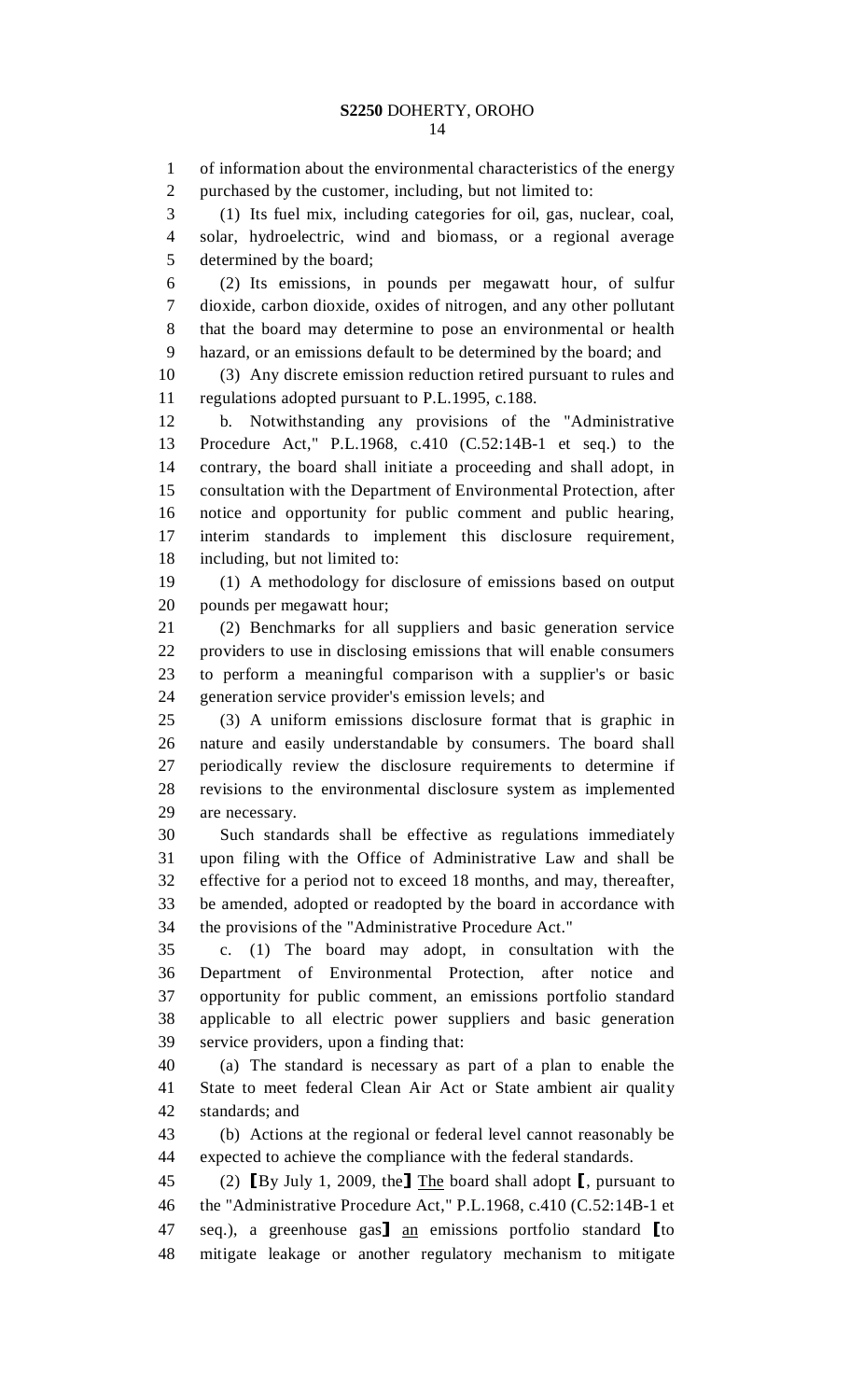#### **S2250** DOHERTY, OROHO 15

1 leakage] applicable to all electric power suppliers and basic<br>2 generation service providers I that provide electricity to customers 2 generation service providers [that provide electricity to customers<br>3 within the State], if two other states in the PJM power pool 3 within the State], if two other states in the PJM power pool<br>4 comprising at least 40 percent of the retail electric usage in the PJM comprising at least 40 percent of the retail electric usage in the PJM 5 Interconnection, L.L.C. independent system operator or its 6 successor adopt such standards. The greenhouse gas emissions<br>7 portfolio standard or any other regulatory mechanism to mitigate portfolio standard or any other regulatory mechanism to mitigate 8 leakage shall:

9 (a) Allow a transition period, either before or after the effective 10 date of the regulation to mitigate leakage, for a basic generation 11 service provider or electric power supplier to either meet the 12 emissions portfolio standard or other regulatory mechanism to 13 mitigate leakage, or to transfer any customer to a basic generation 14 service provider or electric power supplier that meets the emissions 15 portfolio standard or other regulatory mechanism to mitigate 16 leakage. If the transition period allowed pursuant to this 17 subparagraph occurs after the implementation of an emissions 18 portfolio standard or other regulatory mechanism to mitigate 19 leakage, the transition period shall be no longer than three years; 20 and

21 (b) Exempt the provision of basic generation service pursuant to 22 a basic generation service purchase and sale agreement effective 23 prior to the date of the regulation.

24 Unless the Attorney General or the Attorney General's designee 25 determines that a greenhouse gas emissions portfolio standard 26 would unconstitutionally burden interstate commerce or would be 27 preempted by federal law, the adoption by the board of an electric 28 energy efficiency portfolio standard pursuant to subsection g. of this 29 section, a gas energy efficiency portfolio standard pursuant to 30 subsection h. of this section, or any other enhanced energy 31 efficiency policies to mitigate leakage shall not be considered 32 sufficient to fulfill the requirement of this subsection for the 33 adoption of a greenhouse gas emissions portfolio standard or any 34 other regulatory mechanism to mitigate leakage.<br>35 d. Notwithstanding any provisions of the

35 d. Notwithstanding any provisions of the "Administrative 36 Procedure Act," P.L.1968, c.410 (C.52:14B-1 et seq.) to the 37 contrary, the board shall initiate a proceeding and shall adopt, after 38 notice, provision of the opportunity for comment, and public 39 hearing, renewable energy portfolio standards that shall require:

40 (1) that two and one-half percent of the kilowatt hours sold in 41 this State by each electric power supplier and each basic generation 42 service provider be from Class I or Class II renewable energy 43 sources; and

44 (2) beginning on January 1, 2001, that one-half of one percent 45 of the kilowatt hours sold in this State by each electric power 46 supplier and each basic generation service provider be from Class I 47 renewable energy sources. The board shall increase the required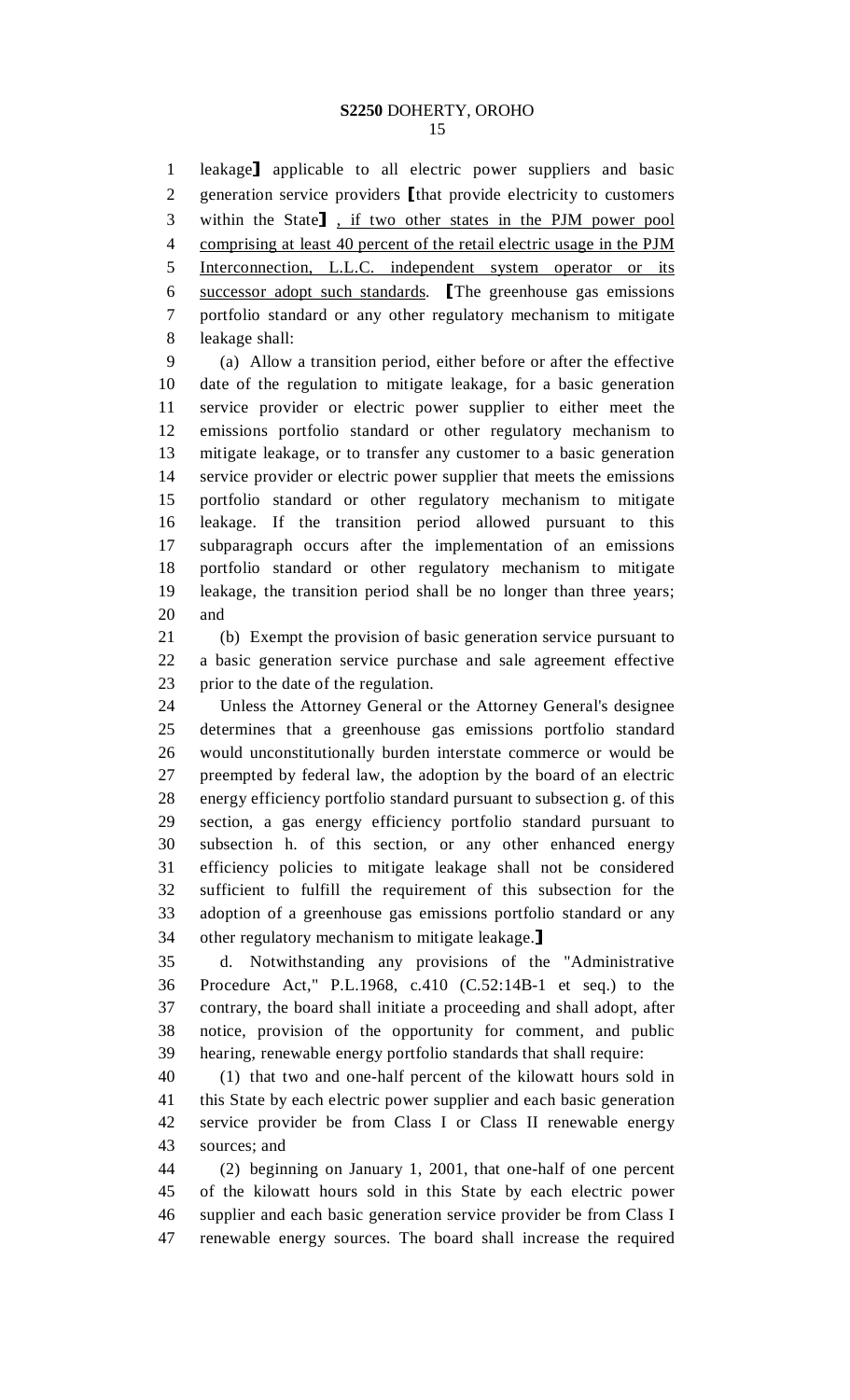#### **S2250** DOHERTY, OROHO 16

1 percentage for Class I renewable energy sources so that by January 2 1, 2006, one percent of the kilowatt hours sold in this State by each 3 electric power supplier and each basic generation service provider 4 shall be from Class I renewable energy sources and shall 5 additionally increase the required percentage for Class I renewable 6 energy sources by one-half of one percent each year until January 1, 7 2012, when four percent of the kilowatt hours sold in this State by 8 each electric power supplier and each basic generation service 9 provider shall be from Class I renewable energy sources.

10 An electric power supplier or basic generation service provider 11 may satisfy the requirements of this subsection by participating in a 12 renewable energy trading program approved by the board in 13 consultation with the Department of Environmental Protection.

14 (3) that the board establish a multi-year schedule, applicable to 15 each electric power supplier or basic generation service provider in 16 this State, beginning with the one-year period commencing on June 17 1, 2010, and continuing for each subsequent one-year period up to 18 and including, the one-year period commencing on June 1, 2025, 19 that requires suppliers or providers to purchase at least the 20 following number of kilowatt-hours from solar electric power 21 generators in this State:

- 22 EY 2011 306 Gigawatthours (Gwhrs)
- 23 EY 2012 442 Gwhrs
- 24 EY 2013 596 Gwhrs
- 25 EY 2014 772 Gwhrs
- 26 EY 2015 965 Gwhrs
- 27 EY 2016 1,150 Gwhrs
- 28 EY 2017 1,357 Gwhrs
- 29 EY 2018 1,591 Gwhrs
- 30 EY 2019 1,858 Gwhrs
- 31 EY 2020 2,164 Gwhrs
- 32 EY 2021 2,518 Gwhrs
- 33 EY 2022 2,928 Gwhrs
- 34 EY 2023 3,433 Gwhrs
- 35 EY 2024 3,989 Gwhrs
- 36 EY 2025 4,610 Gwhrs
- 37 EY 2026 5,316 Gwhrs

38 EY 2027, and for every energy year thereafter, at least 5,316 Gwhrs 39 per energy year to reflect an increasing number of kilowatt-hours to 40 be purchased by suppliers or providers from solar electric power 41 generators in this State, and to establish a framework within which 42 suppliers and providers shall purchase at least 2,518 Gwhrs in the 43 energy year 2021 and 5,316 Gwhrs in the energy year 2026 from 44 solar electric power generators in this State, provided, however, that 45 the number of solar kilowatt-hours required to be purchased by each 46 supplier or provider, when expressed as a percentage of the total 47 number of solar kilowatt-hours purchased in this State, shall be 48 equivalent to each supplier's or provider's proportionate share of the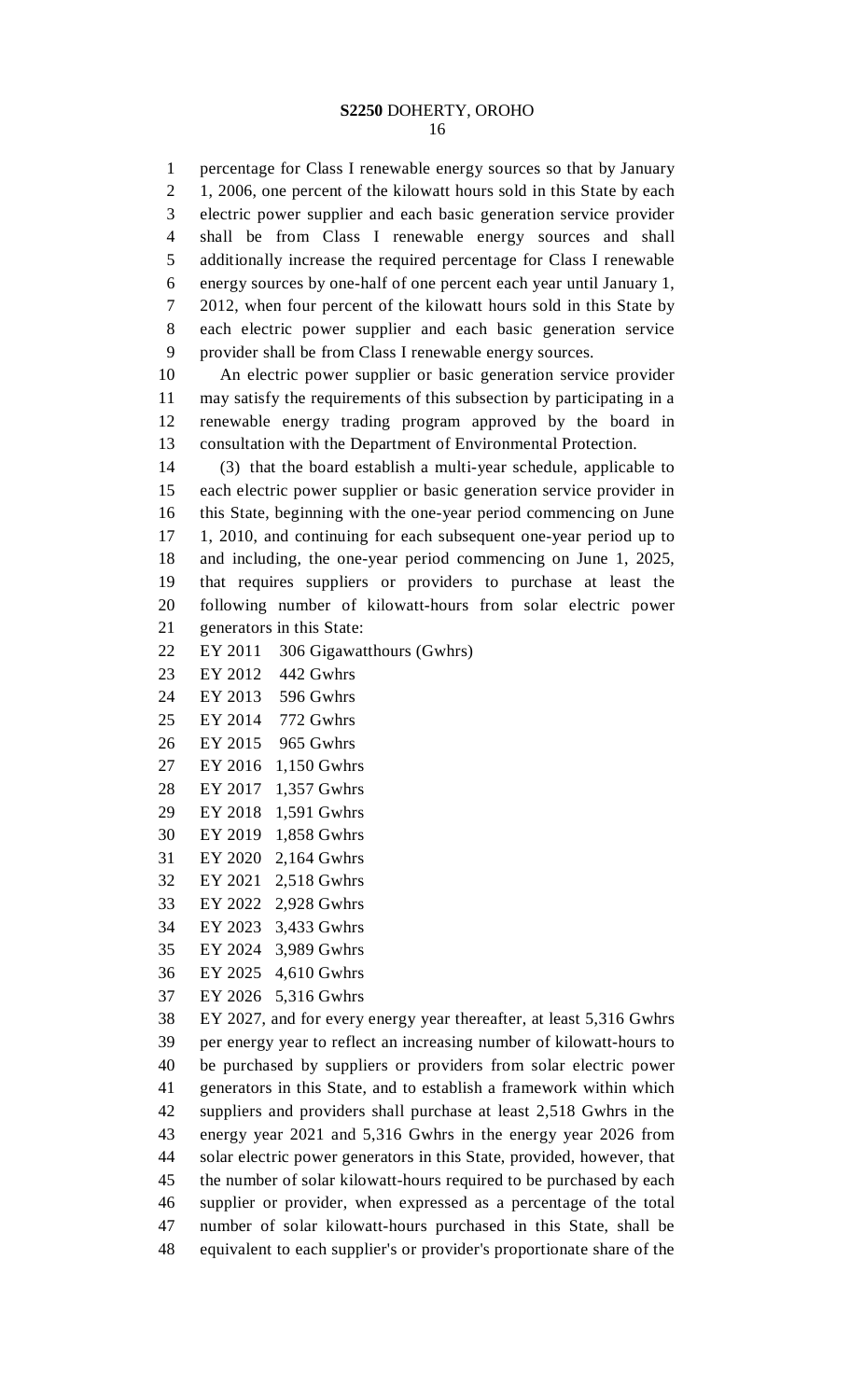1 total number of kilowatt-hours sold in this State by all suppliers and 2 providers.

3 The solar renewable portfolio standards requirements in 4 paragraph (3) of this subsection shall automatically increase by 20% 5 for the remainder of the schedule in the event that the following two 6 conditions are met: (a) the number of SRECs generated meets or 7 exceeds the requirement for three consecutive reporting years, 8 starting with energy year 2013; and (b) the average SREC price for 9 all SRECs purchased by entities with renewable energy portfolio 10 standards obligations has decreased in the same three consecutive 11 reporting years. The board shall exempt providers' existing supply 12 contracts that are: (a) effective prior to the date of P.L.2009, c.289; 13 or (b) effective prior to any future increase in the solar renewable 14 portfolio standard beyond the multi-year schedule established in 15 paragraph (3) of this subsection. This exemption shall apply to the 16 number of SRECs that exceeds the number mandated by the solar 17 renewable portfolio standards requirements that were in effect on 18 the date that the providers executed their existing supply contracts. 19 This limited exemption for providers' existing supply contracts shall 20 not be construed to lower the Statewide solar purchase requirements 21 set forth in paragraph (3) of this subsection. Such incremental new 22 requirements shall be distributed over the electric power suppliers 23 and providers not subject to the existing supply contract exemption 24 until such time as existing supply contracts expire and all suppliers 25 are subject to the new requirement.

26 An electric power supplier or basic generation service provider 27 may satisfy the requirements of this subsection by participating in a 28 renewable energy trading program approved by the board in 29 consultation with the Department of Environmental Protection, or 30 compliance with the requirements of this subsection may be 31 demonstrated to the board by suppliers or providers through the 32 purchase of SRECs.

33 The renewable energy portfolio standards adopted by the board 34 pursuant to paragraphs (1) and (2) of this subsection shall be 35 effective as regulations immediately upon filing with the Office of 36 Administrative Law and shall be effective for a period not to exceed 37 18 months, and may, thereafter, be amended, adopted or readopted 38 by the board in accordance with the provisions of the 39 "Administrative Procedure Act."

40 The renewable energy portfolio standards adopted by the board 41 pursuant to paragraph (3) of this subsection shall be effective as 42 regulations immediately upon filing with the Office of 43 Administrative Law and shall be effective for a period not to exceed 44 30 months after such filing, and shall, thereafter, be amended, 45 adopted or readopted by the board in accordance with the 46 "Administrative Procedure Act."

47 e. Notwithstanding any provisions of the "Administrative 48 Procedure Act," P.L.1968, c.410 (C.52:14B-1 et seq.) to the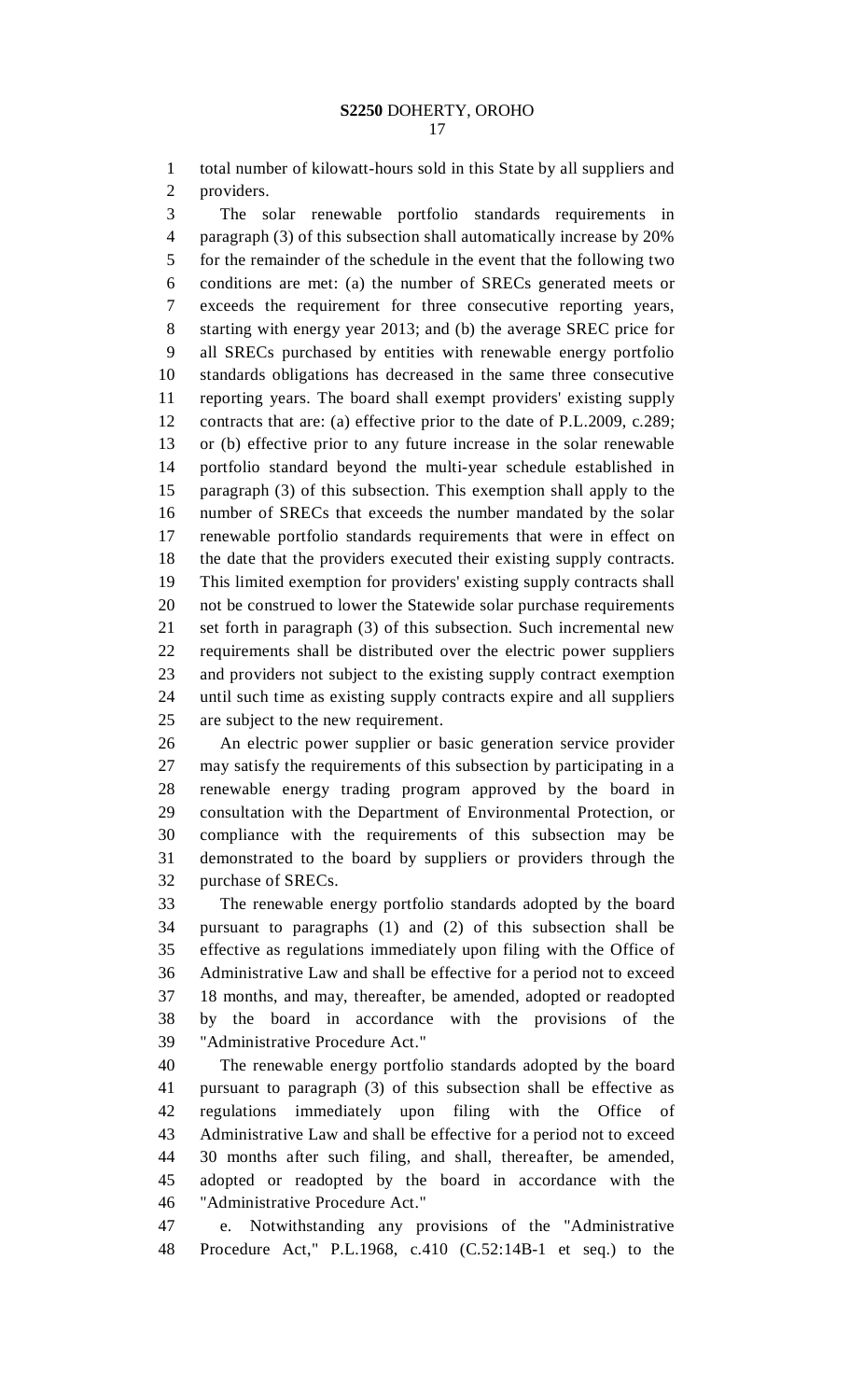1 contrary, the board shall initiate a proceeding and shall adopt, after 2 notice, provision of the opportunity for comment, and public 3 hearing:

4 (1) net metering standards for electric power suppliers and basic 5 generation service providers. The standards shall require electric 6 power suppliers and basic generation service providers to offer net 7 metering at non-discriminatory rates to industrial, large 8 commercial, residential and small commercial customers, as those 9 customers are classified or defined by the board, that generate 10 electricity, on the customer's side of the meter, using a Class I 11 renewable energy source, for the net amount of electricity supplied 12 by the electric power supplier or basic generation service provider 13 over an annualized period. Systems of any sized capacity, as 14 measured in watts, are eligible for net metering. If the amount of 15 electricity generated by the customer-generator, plus any kilowatt 16 hour credits held over from the previous billing periods, exceeds the 17 electricity supplied by the electric power supplier or basic 18 generation service provider, then the electric power supplier or 19 basic generation service provider, as the case may be, shall credit 20 the customer-generator for the excess kilowatt hours until the end of 21 the annualized period at which point the customer-generator will be 22 compensated for any remaining credits or, if the customer-generator 23 chooses, credit the customer-generator on a real-time basis, at the 24 electric power supplier's or basic generation service provider's 25 avoided cost of wholesale power or the PJM electric power pool's 26 real-time locational marginal pricing rate, adjusted for losses, for 27 the respective zone in the PJM electric power pool. Alternatively, 28 the customer-generator may execute a bilateral agreement with an 29 electric power supplier or basic generation service provider for the 30 sale and purchase of the customer-generator's excess generation. 31 The customer-generator may be credited on a real-time basis, so 32 long as the customer-generator follows applicable rules prescribed 33 by the PJM electric power pool for its capacity requirements for the 34 net amount of electricity supplied by the electric power supplier or 35 basic generation service provider. The board may authorize an 36 electric power supplier or basic generation service provider to cease 37 offering net metering whenever the total rated generating capacity 38 owned and operated by net metering customer-generators Statewide 39 equals 2.5 percent of the State's peak electricity demand;

40 (2) safety and power quality interconnection standards for Class 41 I renewable energy source systems used by a customer-generator 42 that shall be eligible for net metering.

43 Such standards or rules shall take into consideration the goals of 44 the New Jersey Energy Master Plan, applicable industry standards, 45 and the standards of other states and the Institute of Electrical and 46 Electronic Engineers. The board shall allow electric public utilities 47 to recover the costs of any new net meters, upgraded net meters, 48 system reinforcements or upgrades, and interconnection costs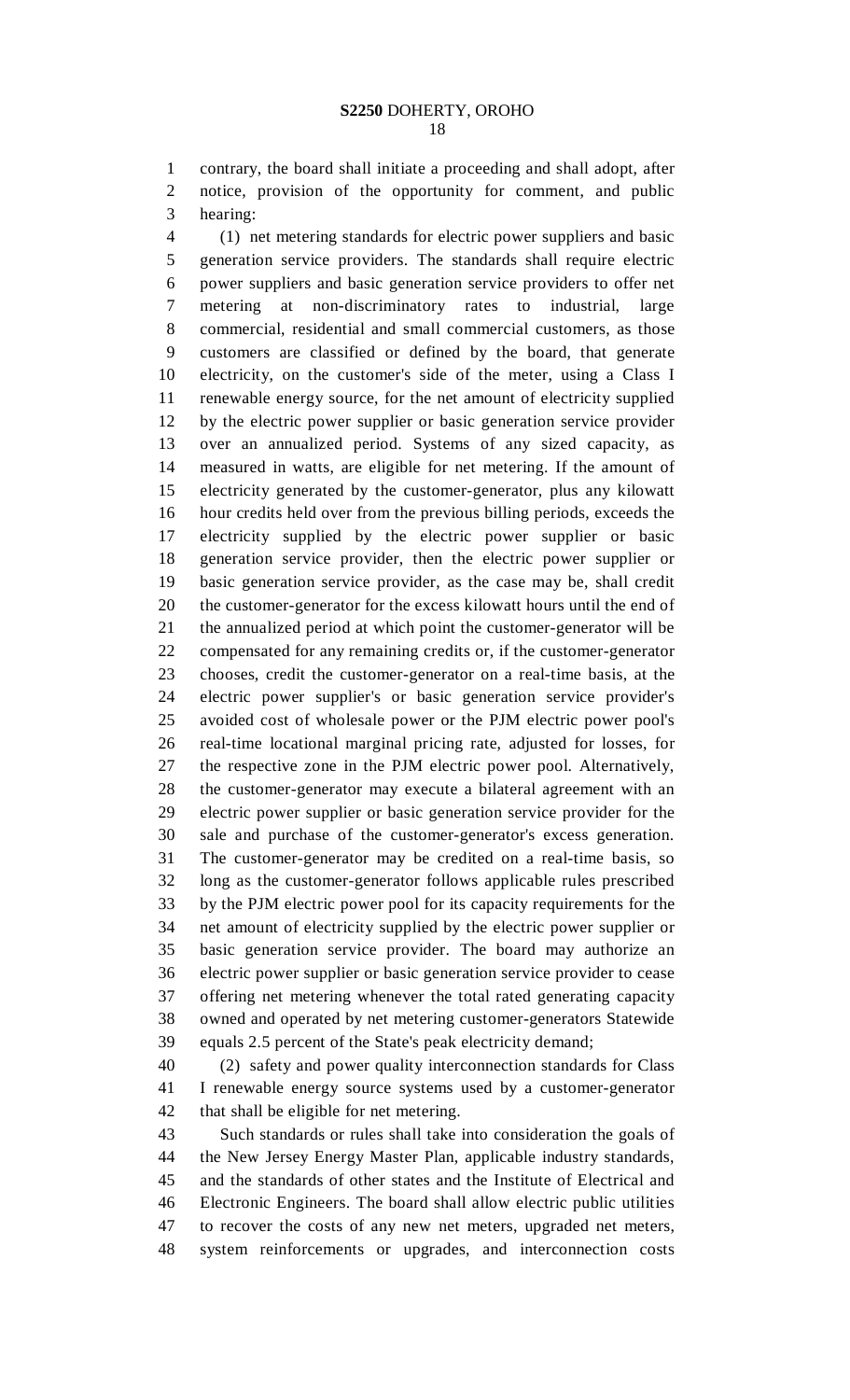1 through either their regulated rates or from the net metering 2 customer-generator; and

3 (3) credit or other incentive rules for generators using Class I 4 renewable energy generation systems that connect to New Jersey's 5 electric public utilities' distribution system but who do not net 6 meter.

7 Such rules shall require the board or its designee to issue a credit 8 or other incentive to those generators that do not use a net meter but 9 otherwise generate electricity derived from a Class I renewable 10 energy source and to issue an enhanced credit or other incentive, 11 including, but not limited to, a solar renewable energy credit, to 12 those generators that generate electricity derived from solar 13 technologies.

14 Such standards or rules shall be effective as regulations 15 immediately upon filing with the Office of Administrative Law and 16 shall be effective for a period not to exceed 18 months, and may, 17 thereafter, be amended, adopted or readopted by the board in 18 accordance with the provisions of the "Administrative Procedure 19 Act."

20 f. The board may assess, by written order and after notice and 21 opportunity for comment, a separate fee to cover the cost of 22 implementing and overseeing an emission disclosure system or 23 emission portfolio standard, which fee shall be assessed based on an 24 electric power supplier's or basic generation service provider's share 25 of the retail electricity supply market. The board shall not impose<br>26 a fee for the cost of implementing and overseeing a greenhouse gas a fee for the cost of implementing and overseeing a greenhouse gas 27 emissions portfolio standard adopted pursuant to paragraph (2) of 28 subsection c. of this section, the electric energy efficiency portfolio 29 standard adopted pursuant to subsection g. of this section, or the gas 30 energy efficiency portfolio standard adopted pursuant to subsection

31 h. of this section. **J**<br>32 g. The board The board may adopt, pursuant to the "Administrative 33 Procedure Act," P.L.1968, c.410 (C.52:14B-1 et seq.), an electric 34 energy efficiency portfolio standard that may require each electric 35 public utility to implement energy efficiency measures that reduce 36 electricity usage in the State by 2020 to a level that is 20 percent 37 below the usage projected by the board in the absence of such a 38 standard. Nothing in this section shall be construed to prevent an 39 electric public utility from meeting the requirements of this section 40 by contracting with another entity for the performance of the 41 requirements.

42 h. The board may adopt, pursuant to the "Administrative 43 Procedure Act," P.L.1968, c.410 (C.52:14B-1 et seq.), a gas energy 44 efficiency portfolio standard that may require each gas public utility 45 to implement energy efficiency measures that reduce natural gas 46 usage for heating in the State by 2020 to a level that is 20 percent 47 below the usage projected by the board in the absence of such a 48 standard. Nothing in this section shall be construed to prevent a gas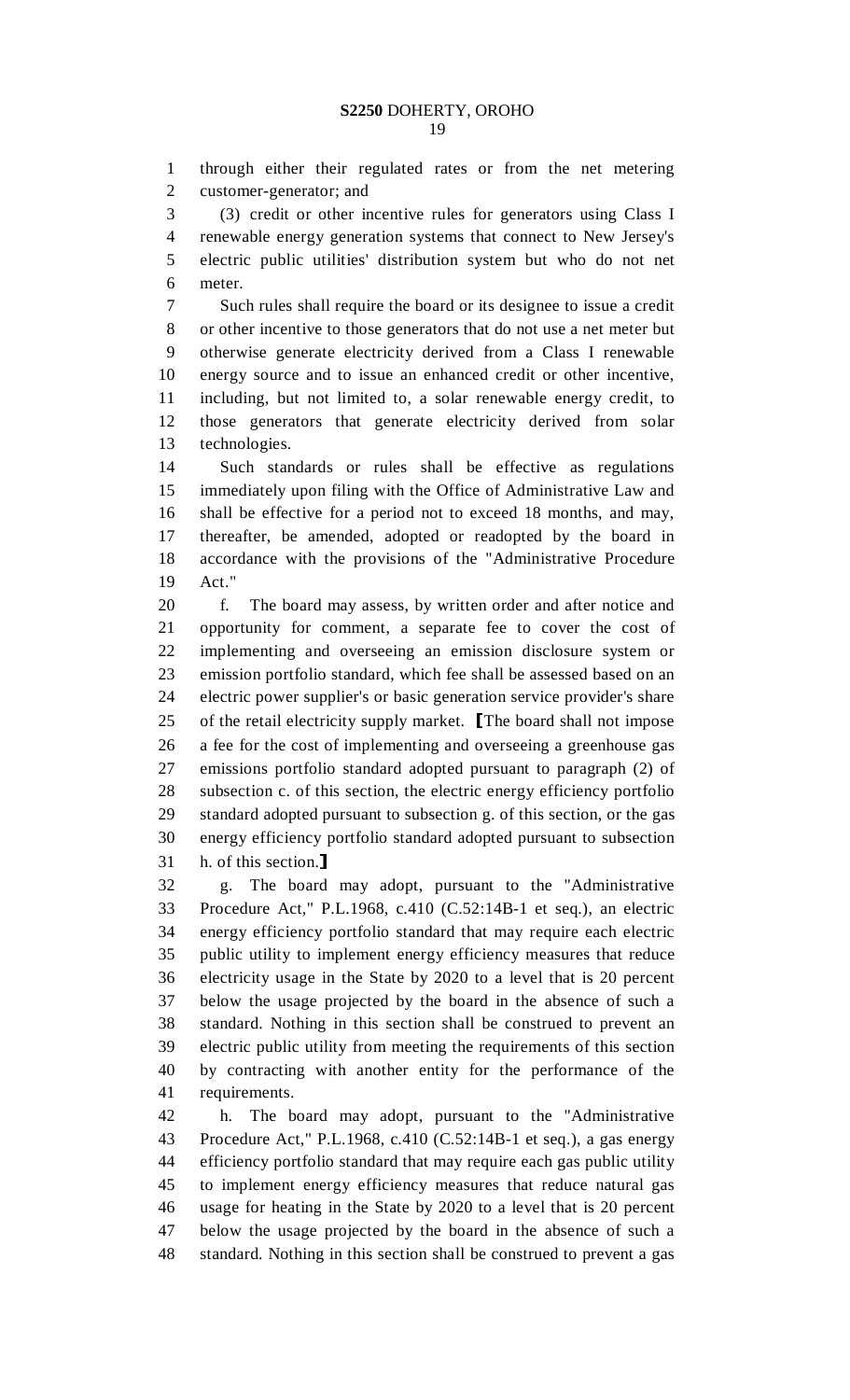1 public utility from meeting the requirements of this section by 2 contracting with another entity for the performance of the 3 requirements.

4 i. After the board establishes a schedule of solar kilowatt-hour 5 sale or purchase requirements pursuant to paragraph (3) of 6 subsection d. of this section, the board may initiate subsequent 7 proceedings and adopt, after appropriate notice and opportunity for 8 public comment and public hearing, increased minimum solar 9 kilowatt-hour sale or purchase requirements, provided that the 10 board shall not reduce previously established minimum solar 11 kilowatt-hour sale or purchase requirements, or otherwise impose 12 constraints that reduce the requirements by any means.

13 j. The board shall determine an appropriate level of solar 14 alternative compliance payment, and establish a 15-year solar 15 alternative compliance payment schedule, that permits each supplier 16 or provider to submit an SACP to comply with the solar electric 17 generation requirements of paragraph (3) of subsection d. of this 18 section. The board may initiate subsequent proceedings and adopt, 19 after appropriate notice and opportunity for public comment and 20 public hearing, an increase in solar alternative compliance 21 payments, provided that the board shall not reduce previously 22 established levels of solar alternative compliance payments, nor 23 shall the board provide relief from the obligation of payment of the 24 SACP by the electric power suppliers or basic generation service 25 providers in any form. Any SACP payments collected shall be 26 refunded directly to the ratepayers by the electric public utilities.

27 k. The board may allow electric public utilities to offer long-28 term contracts and other means of financing, including but not 29 limited to loans, for the purchase of SRECs and the resale of SRECs 30 to suppliers or providers or others, provided that after such 31 contracts have been approved by the board, the board's approvals 32 shall not be modified by subsequent board orders.

33 l. The board shall implement its responsibilities under the 34 provisions of this section in such a manner as to:

35 (1) place greater reliance on competitive markets, with the 36 explicit goal of encouraging and ensuring the emergence of new 37 entrants that can foster innovations and price competition;

38 (2) maintain adequate regulatory authority over non-competitive 39 public utility services;

40 (3) consider alternative forms of regulation in order to address 41 changes in the technology and structure of electric public utilities;

42 (4) promote energy efficiency and Class I renewable energy 43 market development, taking into consideration environmental 44 benefits and market barriers;

45 (5) make energy services more affordable for low and moderate 46 income customers;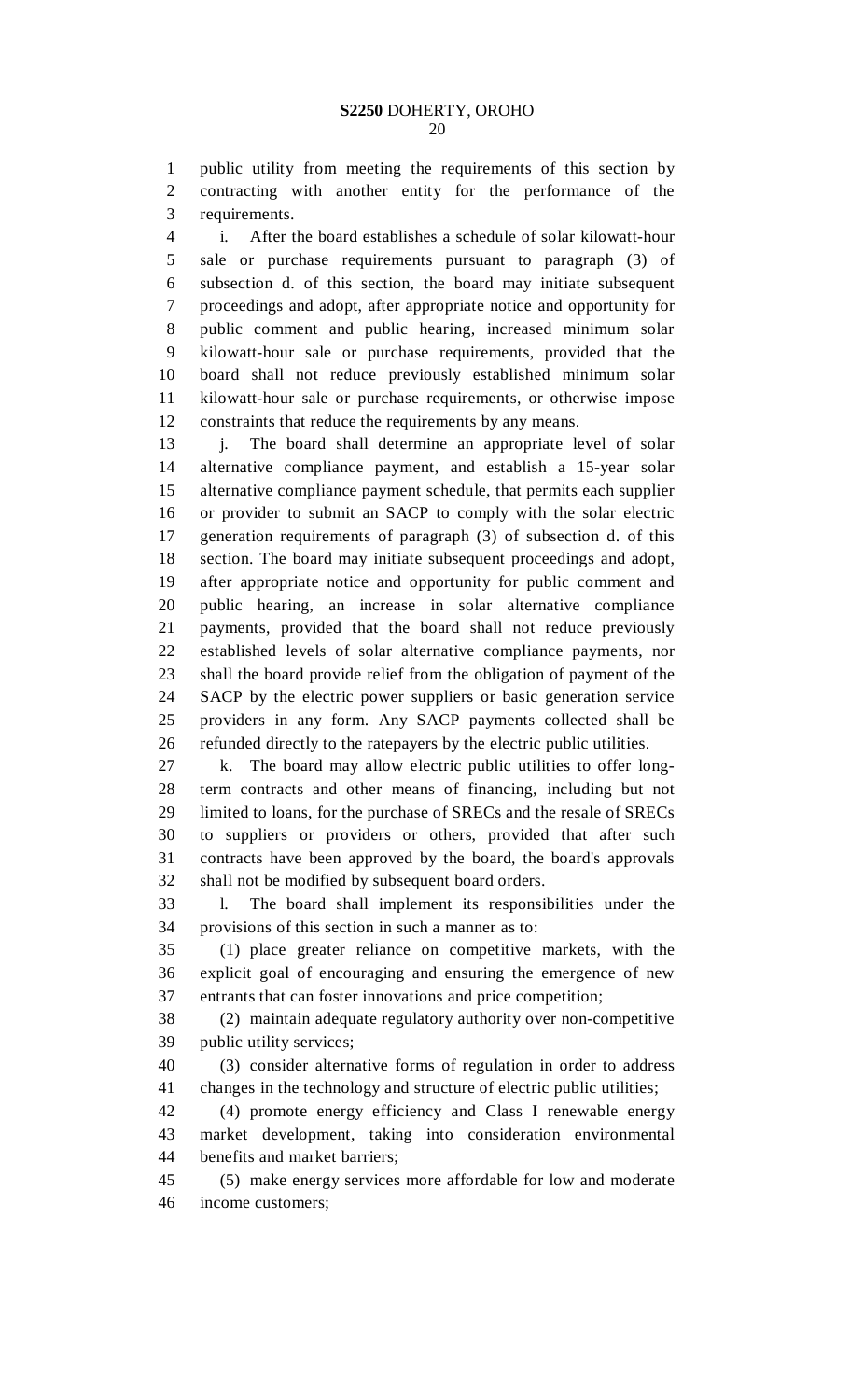1 (6) attempt to transform the renewable energy market into one 2 that can move forward without subsidies from the State or public 3 utilities;

4 (7) achieve the goals put forth under the renewable energy 5 portfolio standards;

6 (8) promote the lowest cost to ratepayers; and

7 (9) allow all market segments to participate.

8 m. The board shall ensure the availability of financial incentives 9 under its jurisdiction, including, but not limited to, long-term 10 contracts, loans, SRECs, or other financial support, to ensure 11 market diversity, competition, and appropriate coverage across all 12 ratepayer segments, including, but not limited to, residential, 13 commercial, industrial, non-profit, farms, schools, and public entity 14 customers.

15 n. For projects which are owned, or directly invested in, by a 16 public utility pursuant to section 13 of P.L.2007, c.340 (C.48:3- 17 98.1), the board shall determine the number of SRECs with which 18 such projects shall be credited; and in determining such number the 19 board shall ensure that the market for SRECs does not detrimentally 20 affect the development of non-utility solar projects and shall 21 consider how its determination may impact the ratepayers.

22 o. The board, in consultation with the Department of 23 Environmental Protection, electric public utilities, the Division of 24 Rate Counsel in, but not of, the Department of the Treasury, 25 affected members of the solar energy industry, and relevant 26 stakeholders, shall periodically consider increasing the renewable 27 energy portfolio standards beyond the minimum amounts set forth 28 in subsection d. of this section, taking into account the cost impacts 29 and public benefits of such increases including, but not limited to:

30 (1) reductions in air pollution, water pollution, and land 31 disturbance [, and greenhouse gas emissions];<br>32 (2) reductions in peak demand for electri

32 (2) reductions in peak demand for electricity and natural gas, 33 and the overall impact on the costs to customers of electricity and 34 natural gas;

35 (3) increases in renewable energy development, manufacturing, 36 investment, and job creation opportunities in this State; and

37 (4) reductions in State and national dependence on the use of 38 fossil fuels.

39 p. Class I RECs shall be eligible for use in renewable energy 40 portfolio standards compliance in the energy year in which they are 41 generated, and for the following two energy years. SRECs shall be 42 eligible for use in renewable energy portfolio standards compliance 43 in the energy year in which they are generated, and for the 44 following two energy years.

45 (cf: P.L.2010, c.34, s.15)

46

47 7. This act shall take effect immediately.